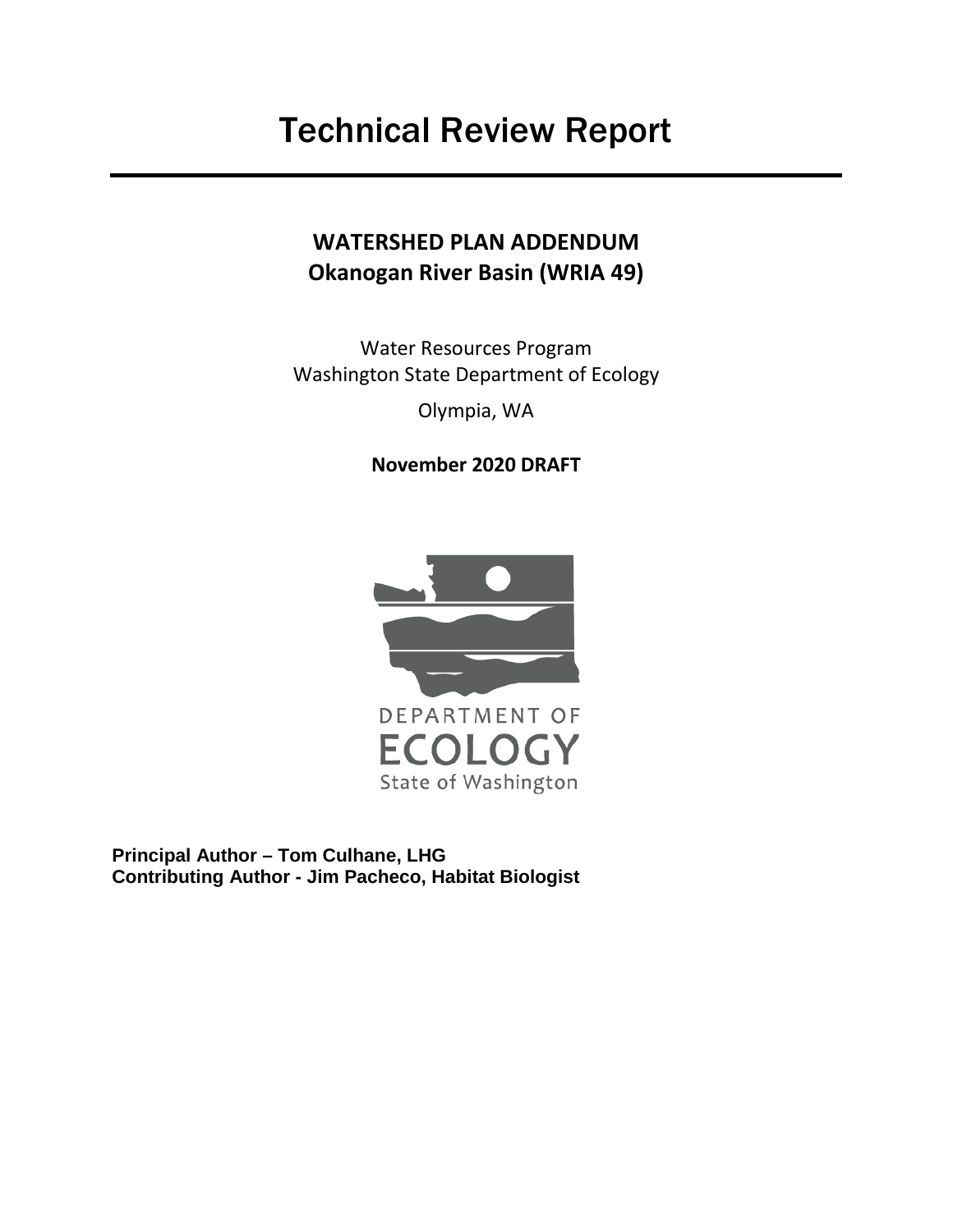## <span id="page-1-0"></span>**Table of Contents**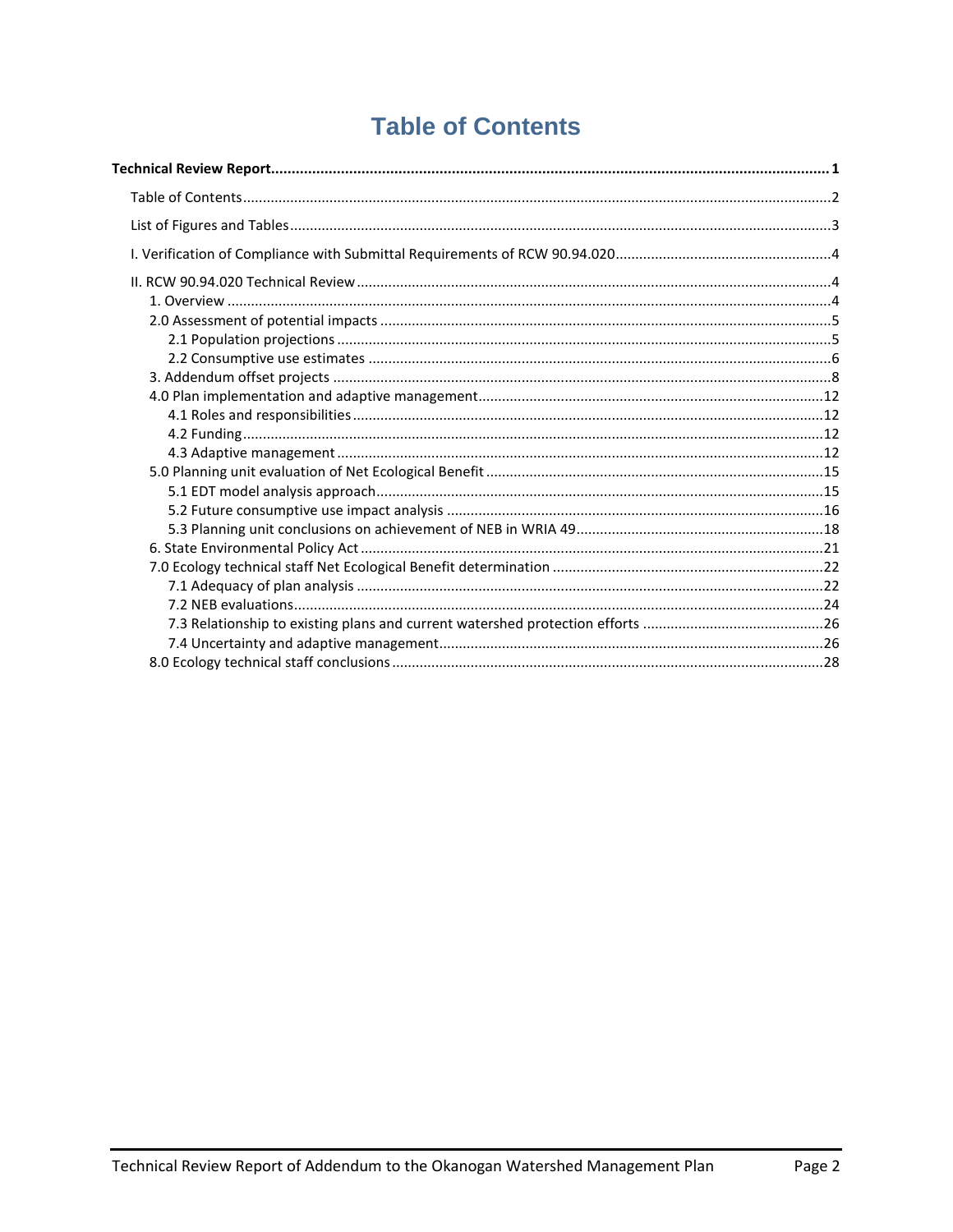# **List of Figures and Tables**

## <span id="page-2-0"></span>**Figures**

|--|

#### **Tables**

| Table 3. EDT sensitivity analysis of estimated increased consumptive use  18 |  |
|------------------------------------------------------------------------------|--|
|                                                                              |  |
|                                                                              |  |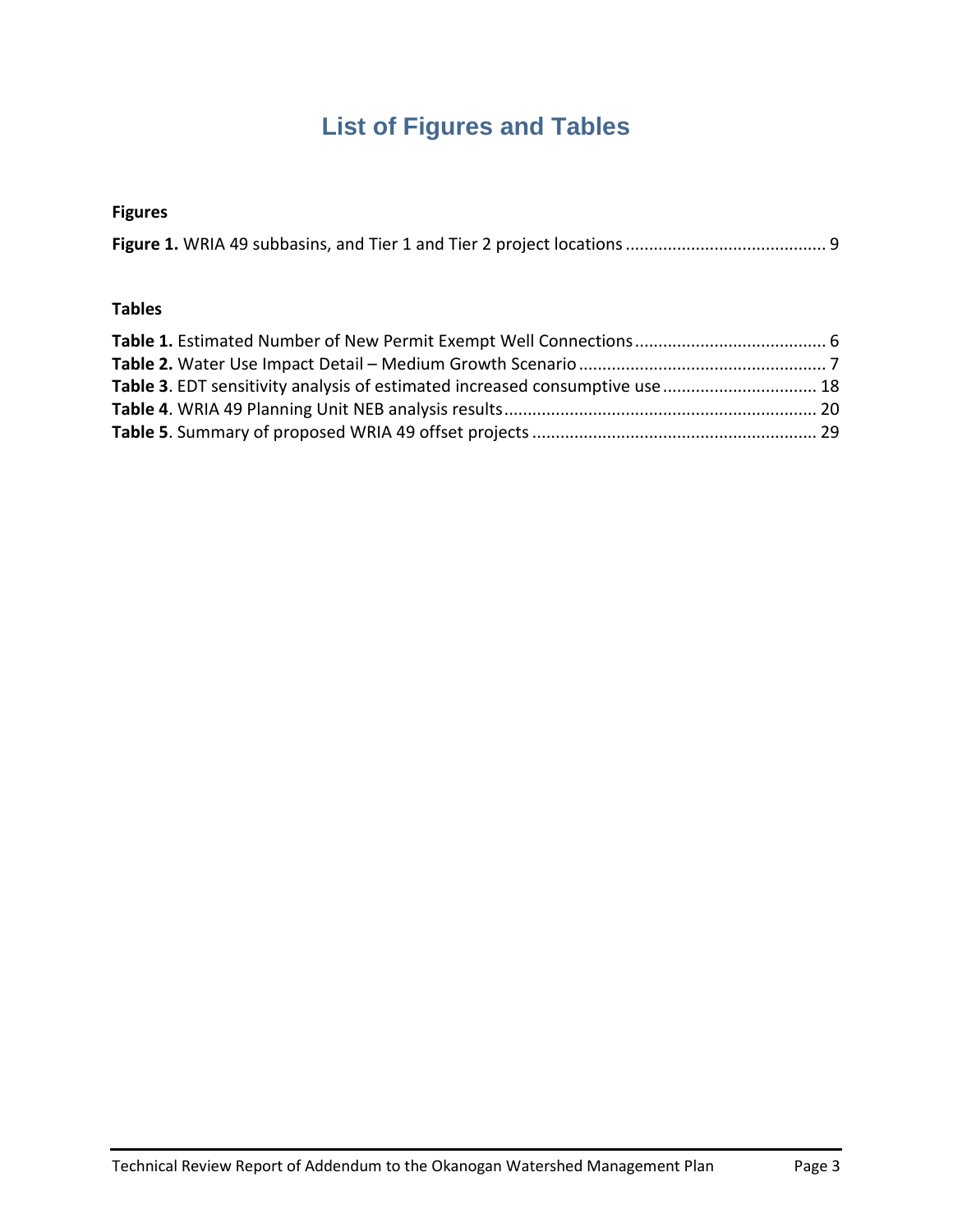## <span id="page-3-0"></span>**I. Verification of Compliance with Submittal Requirements of RCW 90.94.020**

The Washington Department of Ecology (Ecology) has reviewed the WRIA 49 Watershed Plan Addendum (Addendum) in light of the requirements of RCW 90.94.020, and affirms that the document was submitted by the WRIA 49 Planning Unit prior to the February 1, 2021 deadline, and that the planning process followed the statutory process outlined in the law.

## **II. RCW 90.94.020 Technical Review**

## <span id="page-3-2"></span><span id="page-3-1"></span>**1. Overview**

The WRIA 49 Planning Unit locally approved an Addendum to the Okanogan Watershed Basin Watershed Management Plan, dated October 1, 2020, to address the requirements of chapter 90.94 RCW. This document provides the Ecology Water Resources Program Streamflow Restoration Section technical staff's review of this Addendum to the WRIA 49 Watershed Management Plan.

In addition to the coordination and technical assistance provided by Ecology to the Planning Unit, Ecology provided guidance (Guidance) to help them address the requirements of chapter 90.94 RCW:

Final Guidance for Determining Net Ecological Benefit, GUID-2094 Water Resource Program Guidance, July 31, 2019, Publication 19-11-079, 131 p.

Sections 2 through 5 of this Ecology technical review document summarize the elements discussed in the Addendum. A figure, tables, and much of the information and text presented in these sections are taken directly from the Addendum. Section 6 discusses the State Environmental Policy Act (SEPA) review for this project, and Sections 7 and 8 provide Ecology technical staff's NEB determination and conclusions.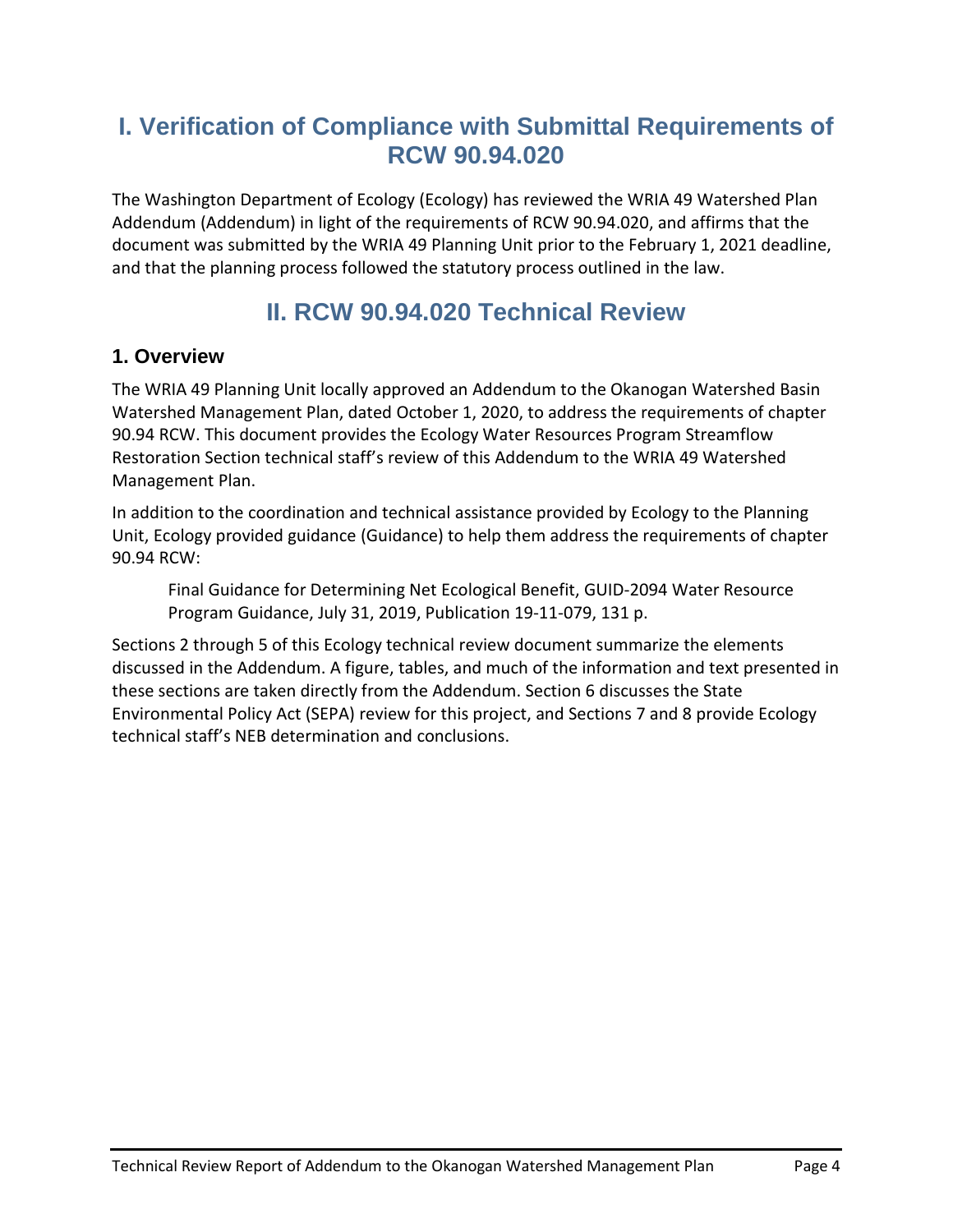## <span id="page-4-1"></span><span id="page-4-0"></span>**2.0 Assessment of potential impacts**

*Note: This section presents information and conclusions provided in the Addendum.*

## **2.1 Population projections**

To address the requirements of chapter 90.94 RCW, the Planning Unit divided WRIA 49 into five subbasins. The Planning Unit considered several factors when selecting subbasins, including previous subbasins defined in the original watershed plan, suitability of using topographic divides for subbasin delineation, and habitat potential and Ecosystem Diagnosis and Treatment modeling considerations. The subbasins identified include:

- Loup Swamp (Lower Okanogan)
- Salmon Creek
- Bonaparte-Johnson (Middle Okanogan)
- Antoine-Whitestone (Upper Okanogan)
- Similkameen

By proximity, the mainstem Okanogan River is included in each of the adjacent subbasins as noted above (i.e., lower, middle, upper), from the confluence with the Columbia River to the Canadian Border. The WRIA 49 subbasins are indicated in Figure 1 on page 9 below.

Once the subbasins were delineated, the number of permit-exempt domestic wells expected through 2038 were estimated. These estimates generally exclude two areas of WRIA 49: the reservation lands of the Confederated Tribes of the Colville Reservation, which are outside the jurisdiction of chapter 90.94 RCW, and the Duck Lake Aquifer Groundwater Area, which has been adjudicated and where mitigation is available through the Okanogan Irrigation District.

The forecast of new permit-exempt domestic wells involved two parts:

- 1. An estimate of which parcels are currently served by permit-exempt domestic wells.
- 2. Review, comparison, and selection of growth rate forecasts to extrapolate the current estimate of permit-exempt domestic wells to 2038.

Based primarily on the Okanogan parcel data and the Okanogan County's Building Permit Database, a Geographic Information System (GIS) analysis was conducted to evaluate current permit-exempt well use.

To forecast the 20-year increase from the present-day estimate, a range of potential growth rates were considered by the Planning Unit. The primary sources for this analysis were estimates/data from the Washington State Office of Financial Management, including data from the Small Area Estimates Program, and an analysis of Okanogan County building permit trends by the County's Office of Planning and Development. Analysis and review of the various datasets, yielded low-growth, medium-growth, and high-growth scenarios (Table 1).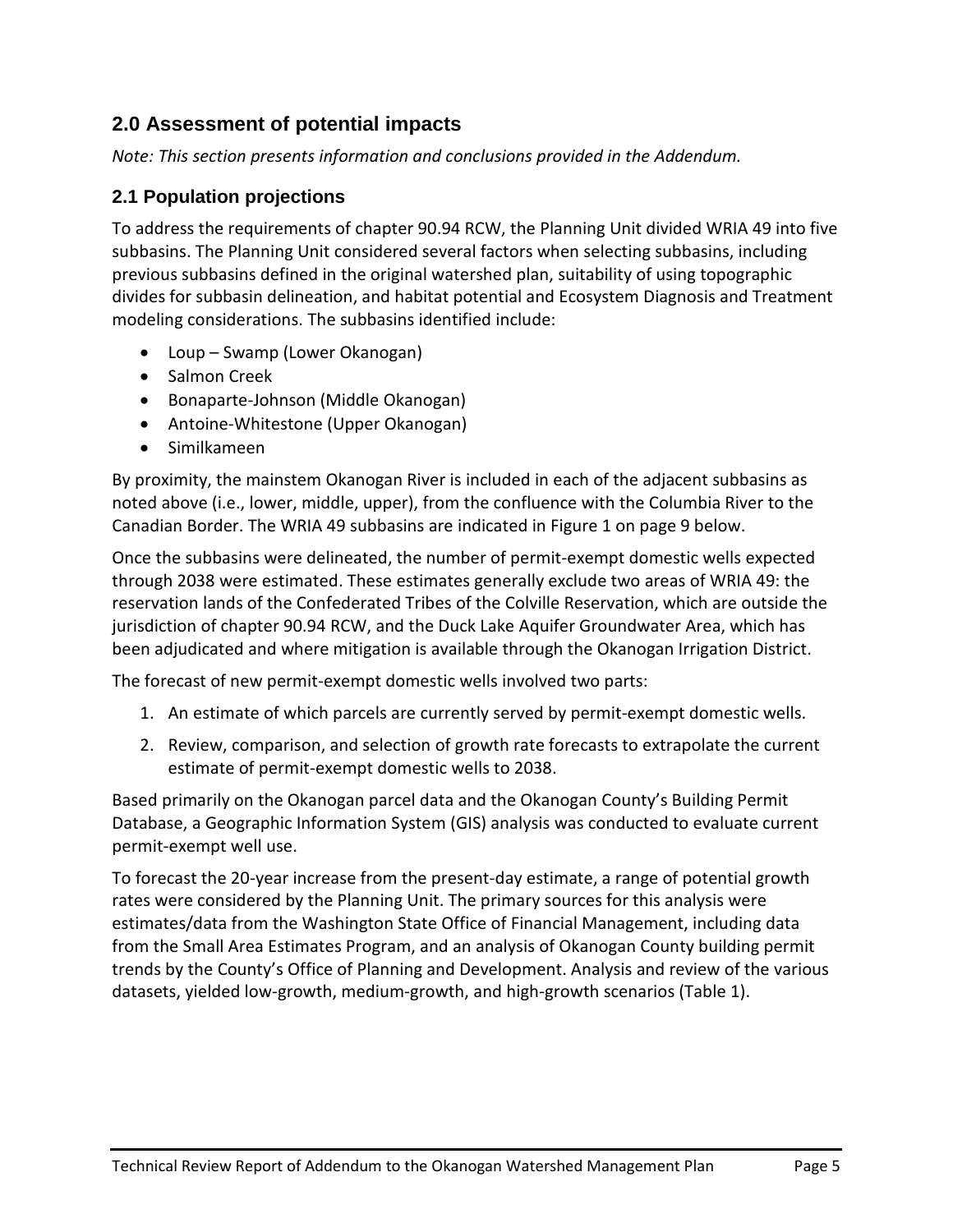|                                         | <b>Estimated</b><br>Current<br>Number of<br><b>Permit-</b><br><b>Exempt Well</b> | 6% Growth<br>Scenario:<br>New Permit-<br><b>Exempt Well</b><br>Connections | 10%<br>Growth<br>Scenario:<br>New Permit-<br><b>Exempt Well</b><br>Connections | 30%<br>Growth<br>Scenario:<br>New Permit-<br><b>Exempt Well</b><br>Connections |
|-----------------------------------------|----------------------------------------------------------------------------------|----------------------------------------------------------------------------|--------------------------------------------------------------------------------|--------------------------------------------------------------------------------|
| <b>Subbasin</b>                         | <b>Connections</b>                                                               | by 2038                                                                    | by 2038                                                                        | by 2038                                                                        |
| Loup Loup-Swamp (Lower<br>Okanogan)*    | 1,058                                                                            | 63                                                                         | 106                                                                            | 317                                                                            |
| Salmon Creek                            | 324                                                                              | 19                                                                         | 32                                                                             | 97                                                                             |
| Bonaparte-Johnson (Middle<br>Okanogan)* | 2,559                                                                            | 154                                                                        | 256                                                                            | 768                                                                            |
| Antoine-Whitestone (Upper<br>Okanogan)  | 1,730                                                                            | 104                                                                        | 173                                                                            | 519                                                                            |
| Similkameen                             | 286                                                                              | 17                                                                         | 29                                                                             | 86                                                                             |
| Total*                                  | 5,957                                                                            | 357                                                                        | 596                                                                            | 1,787                                                                          |

<span id="page-5-1"></span>**Table 1.** Estimated Number of New Permit-Exempt Well Connections (Table 2 in Addendum)

Notes: \*excluding areas in Confederated Tribes of the Colville Reservation lands

#### <span id="page-5-0"></span>**2.2 Consumptive use estimates**

Methods and assumptions recommended in Ecology's Final Guidance for Determining Net Ecological Benefit (Publication 19-11-079, 2019) were employed by the Planning Unit when estimating consumptive water use from new permit-exempt domestic wells. Two aspects of consumptive use were evaluated:

• **Outdoor water use:** 299 gpd/0.34 acre-feet per year (afy) consumptive use (373 gpd/0.42 afy total use), based on an estimated average outdoor irrigated area of 0.14 acres for WRIA 49, and a pasture/turf net irrigation water requirement of 26.89 inches per year (Washington Irrigation Guide, Appendix A, Omak station).

The 0.14 acre estimate was generated based on a GIS-based, multi-year aerial photo analysis of 508 parcels, evenly distributed across the WRIA 49 subbasins.

• **Indoor water use:** 15 gpd/0.017 afy consumptive use (153 gpd/0.17 afy total use), from the Guidance of 60 gpd total use per person and a 10 percent consumptive water use assumption. Using the U.S. Census Bureau's estimate of 2.55 persons per household (2014-2018) for Washington State, this equates to 153 gallons per day of total indoor water use (0.17 afy). The 2.55 assumption is conservative, since 2.31 persons per household are estimated to reside in Okanogan County.

The Addendum contains consumptive use impact estimates for each WRIA 49 subbasin for the three growth scenarios, over the 20-year planning horizon. The total estimated consumptive water use from new permit-exempt domestic wells for all subbasins combined ranges from 122 afy (0.168 cubic feet per second (cfs)) to 607 afy (0.837 cfs) (excluding the Duck Lake Aquifer Groundwater Subarea and tribal reservation lands). For the purposes of forecasting impacts on instream flows associated with permit-exempt well growth and identifying water-related projects for chapter 90.94 RCW offsets, the medium-growth scenario was adopted by the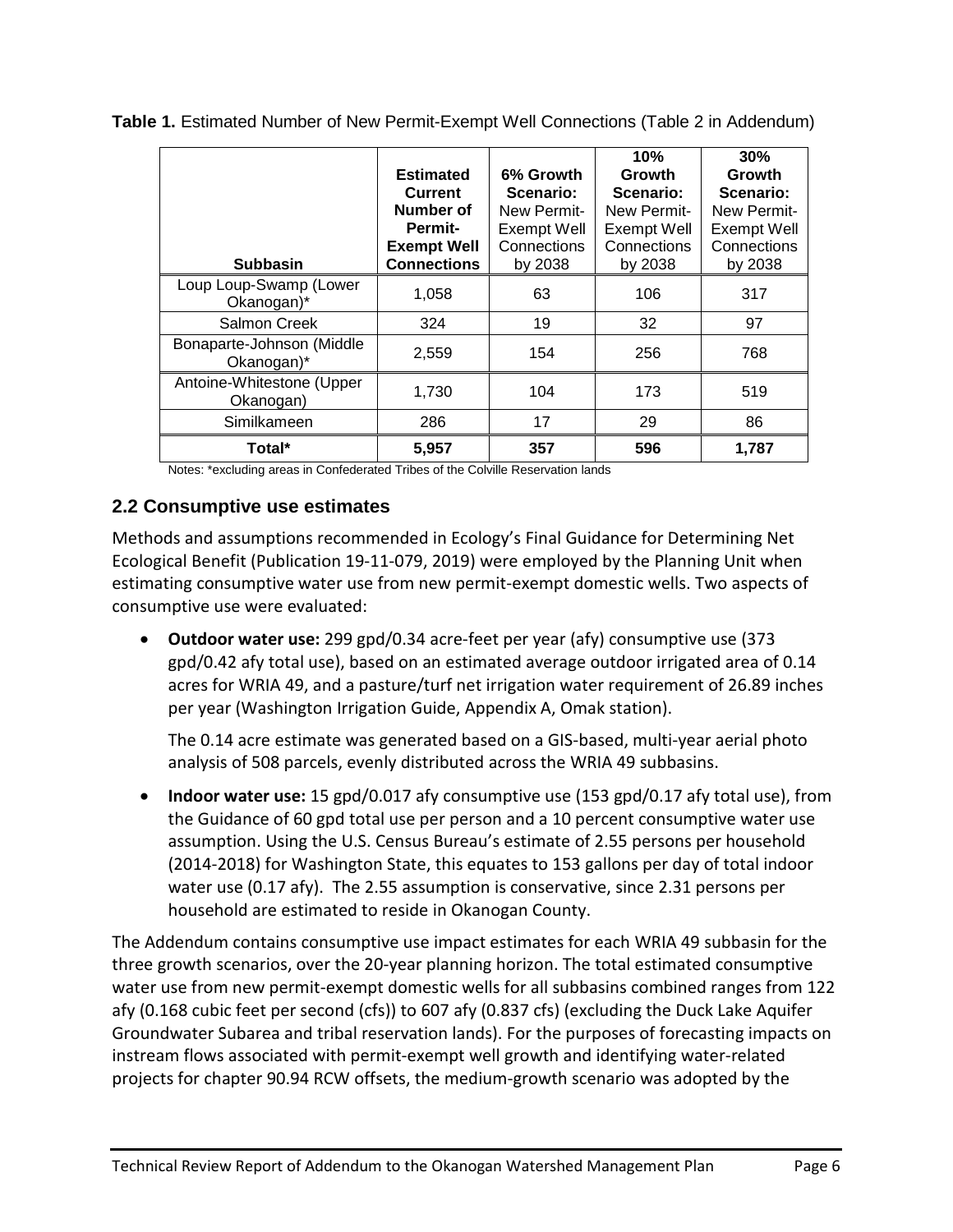Planning Unit as the primary planning number (Table 2). A medium scenario growth rate of 10 percent through 2038 is consistent with the overall average of all growth rates.

|                                                     | 10% Growth (Medium Scenario)                 |                                        |                                            |       |                                            |                                             |       |  |  |
|-----------------------------------------------------|----------------------------------------------|----------------------------------------|--------------------------------------------|-------|--------------------------------------------|---------------------------------------------|-------|--|--|
|                                                     |                                              |                                        | Total Water Use (afy) <sup>2</sup>         |       | Consumptive Water Use (afy) <sup>3</sup>   |                                             |       |  |  |
| <b>Subbasin</b>                                     | New Permit-<br>Exempt<br>Well<br>Connections | Indoor<br>$(0.17$ afy per<br>dwelling) | Outdoor<br>$(0.42$ afy<br>per<br>dwelling) | Total | Indoor<br>$(0.017$ afy<br>per<br>dwelling) | Outdoor<br>$(0.335$ afy<br>per<br>dwelling) | Total |  |  |
| Loup Loup-Swamp<br>(Lower Okanogan)                 | 106                                          | 18.0                                   | 44.5                                       | 62.5  | 1.8                                        | 35.5                                        | 37.3  |  |  |
| Salmon Creek                                        | 32                                           | 5.4                                    | 13.4                                       | 18.8  | 0.5                                        | 10.7                                        | 11.2  |  |  |
| Bonaparte-Johnson<br>(Middle Okanogan) <sup>1</sup> | 238                                          | 40.5                                   | 100.0                                      | 140.5 | 4.0                                        | 79.7                                        | 83.7  |  |  |
| Antoine-Whitestone<br>(Upper Okanogan)              | 173                                          | 29.4                                   | 72.7                                       | 102.1 | 2.9                                        | 58.0                                        | 60.9  |  |  |
| Similkameen                                         | 29                                           | 4.9                                    | 12.2                                       | 17.1  | 0.5                                        | 9.7                                         | 10.2  |  |  |
| <b>TOTAL</b>                                        | 578                                          | 98.2                                   | 242.8                                      | 341   | 9.7                                        | 193.6                                       | 203   |  |  |

<span id="page-6-1"></span>**Table 2.** Water Use Impact Detail – Medium Growth Scenario (Table 4 in Addendum)

*<sup>1</sup> Excludes Colville Tribe Reservation lands and the Duck Lake aquifer Area.*

*<sup>2</sup> Total Water Use (i.e., quantity withdrawn from a permit-exempt well) equals consumptive use + return flow.*

*3 Consumptive Water Use is the quantity of water lost to indoor evaporation and outdoor* 

*evapotranspiration and water evaporated during irrigation applications.*

Domestic wells associated with permit-exempt development will withdraw water from many different hydrogeologic units and at various depths in WRIA 49. As explained in Appendix B in Ecology's Final Guidance for Determine Net Ecological Benefit (Publication 19-11-079), while water use and pumping associated with residential development will produce a seasonal increase, particularly during the summer months, this impact will be attenuated by the distance from surface water, both laterally and vertically. Therefore, consistent with Guidance provided by Ecology, the Addendum concludes that the distribution of wells and attenuation of well pumping based on numerous factors will create impacts that are essentially "steady state" or spread evenly throughout the year.

<span id="page-6-0"></span>While consumptive use impacts will essentually be steady state, they represent the greatest percentage of surface flow during the low flow periods of late summer and early fall. Consequently, several water offset projects are included in the Addendum that focus on providing the greatest benefit during low flow periods.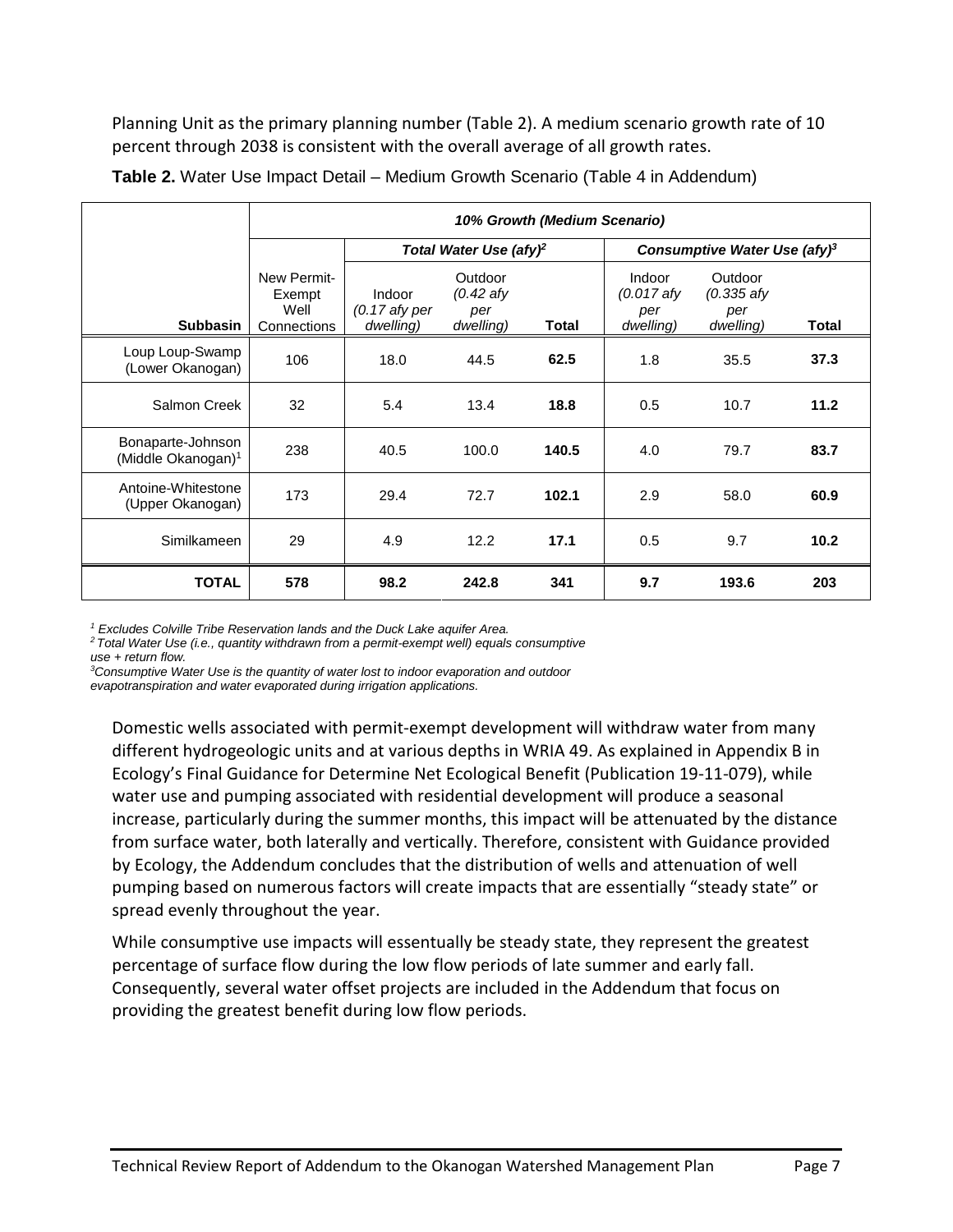## **3. Addendum offset projects**

#### *Note: This section presents information and conclusions provided in the Addendum.*

RCW 90.94 requires planning units to develop actions "necessary to offset potential impacts to instream flows associated with permit-exempt domestic water use." The Planning Unit used a two-tier scheme to distinguish projects presenting the highest potential for providing measurable streamflow restoration benefits. Tier 1 projects included both water-for-water offset and non-water offset that are sufficiently well defined to:

- 1. Quantify a consumptive use offset;
- 2. Estimate a net effect on instream flow and/or;
- 3. Estimate an effect on aquatic habitat conditions (e.g. habitat area, fish passage, water temperature conditions, etc.).

Additionally Tier 1 projects were deemed to have known costs and be feasible. Tier 2 projects included those likely to provide future water-for-water and non-water offset benefits, but are currently not well defined enough to estimate their benefits.

The Addendum relies exclusively on Tier 1 projects to demonstrate that it offers sufficient resources to fully offset future permit-exempt domestic well consumptive water use and achieve NEB at the WRIA level. The Tier 2 projects were considered additional resources by the Planning Unit that can be adaptively managed to achieve Addendum objectives and chapter 90.94 RCW requirements as they are more fully defined during Addendum implementation.

Prior to passage of chapter 90.94 RCW, the Confederated Tribes of the Coleville Reservation's Okanogan Basin Monitoring and Evaluation Program (OBMEP) developed an Ecosystem Diagnosis and Treatment (EDT) model to evaluate habitat protection and restoration actions within the watershed. The Planning Unit relied upon this Okanogan EDT model to evaluate all but one of the Tier 1 projects (the Pine Creek Water Right Acquisition), with results influencing the presentation of projects throughout the Addendum.

Table 5, provided at the end of this Ecology report (Table 5 in the Addendum), describes the projects included in the plan, including the estimated project costs and their tier designations. Figure 1, below, indicates approximate locations for all projects.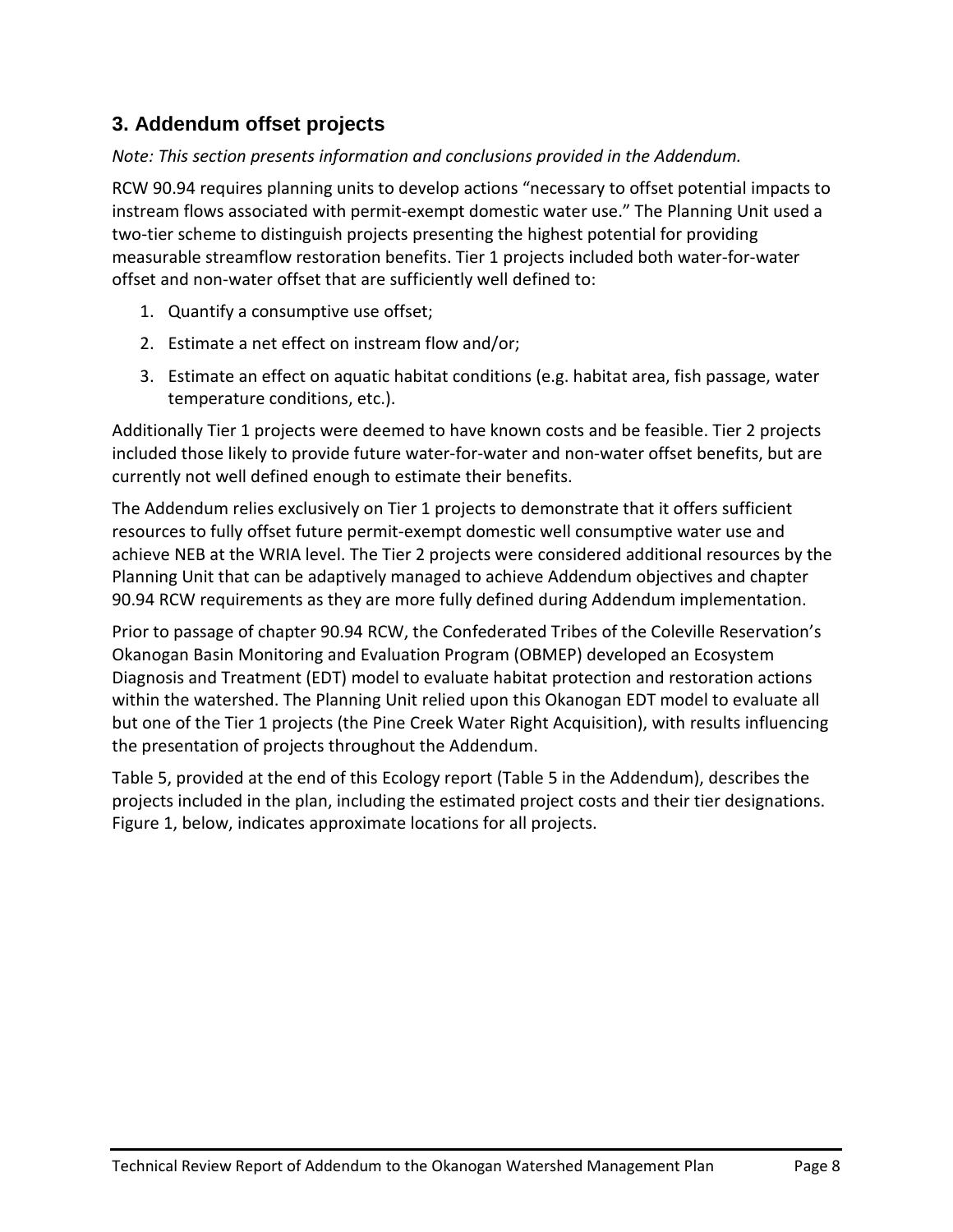

<span id="page-8-0"></span>**Figure 1.** WRIA 49 subbasins, and Tier 1 and 2 project locations (Figure ES-1 in Addendum)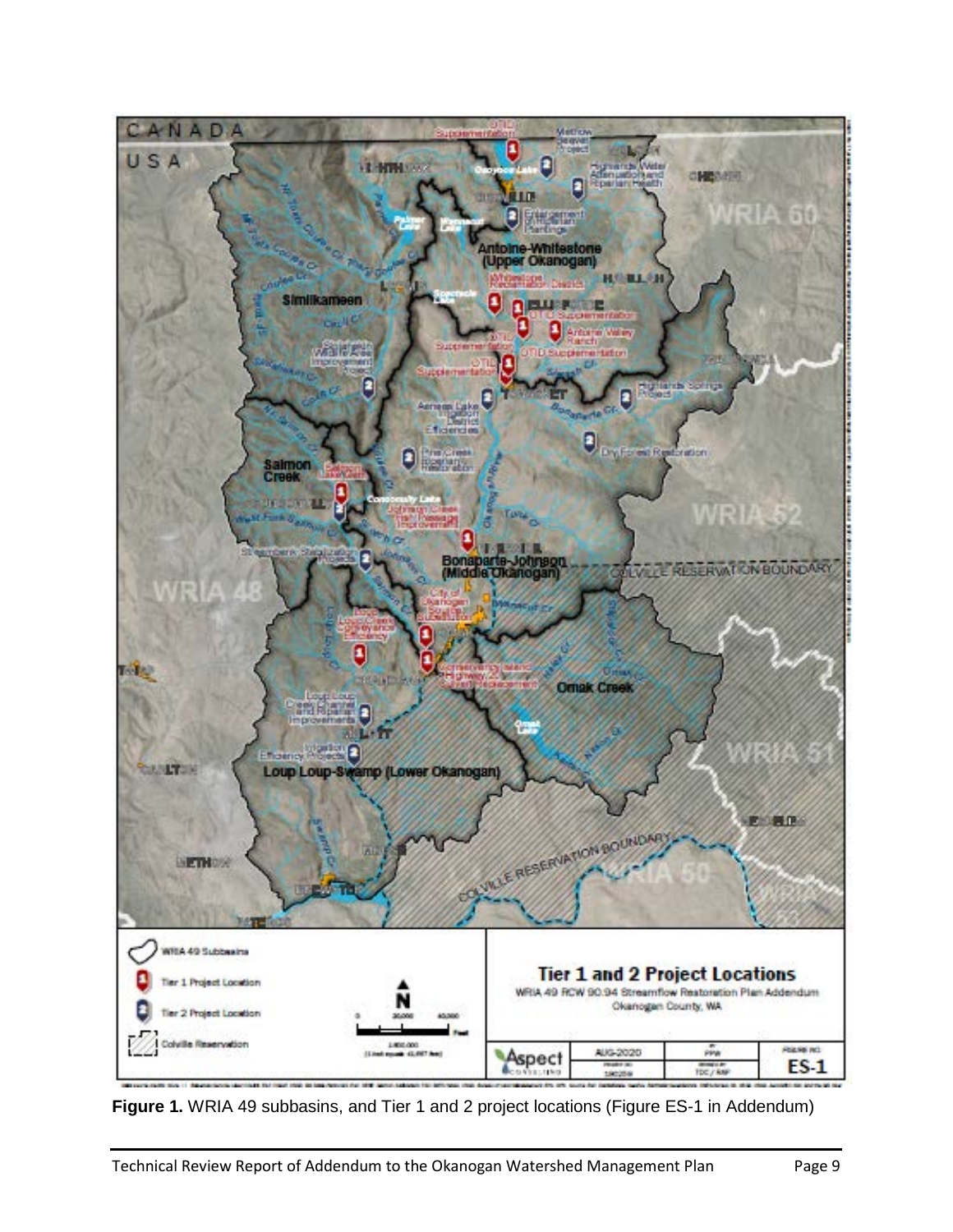A total of 21 restoration projects (including nine Tier 1, and twelve Tier 2) were included in the WRIA 49 Addendum. All of the Tier 1 projects are briefly described below using information derived from Appendix B in the Addendum.

**Antoine Valley Ranch (AVR)** – Proposal is a land and water acquisition to purchase approximately 2,500 acres of land, including water rights totaling approximately 1,160 afy of consumptive use offset benefiting flows and temperature in Antoine Creek. Project also includes the purchase of Fanchers Dam and an associated ~500af of reservoir rights allowing controlled release of stored water when most essential for steelhead. Project would provide a consumptive use offset in the Antoine-Whitestone subbasin and contribute to NEB in Antoine Creek and the Okanogan River.

Project Cost: Purchase price for the ranch is pending private negotiations, but is estimated to be \$7 to \$7.5 million. Post-acquisition restoration and land and vegetation management is estimated to be about \$150,000 to \$200,000 per year for the first few years.

**Conservancy Island Side Channel Reactivation** – Highway and roadway construction in this area has resulted in disconnection of a historic side channel and/or split flow channel. This project would restore flows through the simultaneous replacement of the Highway 20 and the cityowned Island Avenue SW culverts.

Project Cost: Plan development, design, permitting, and public engagement is estimated at \$150,000; and project construction at \$700,000.

**Johnson Creek Fish Passage –** Four fish passage improvement projects have been proposed to build upon an ongoing effort to replace barriers blocking fish passage in the lower mile of Johnson Creek. Three of the four projects are eligible restoration actions under chapter 90.94 RCW, while the fourth is required mitigation per other legal requirements.

Project Cost: These projects are currently fully-funded at a combined cost of \$2.7 million.

**Loup Loup Creek Diversion Improvements** – This project would provide improvements to a water right diversion, including operational changes, distribution system improvements, and increased water delivery efficiency. A major upstream diverter has a storage reservoir that could play a part in adjusting re-timing of flows. A preliminary estimate suggests potential water savings of approximately 5 to 10 cfs, providing offset benefits at the subbasin scale. It is expected by the Planning Unit that irrigation efficiency water (leakage) would be placed into the State Trust Water Right Program. Future consumptive use savings associated with evapotranspiration loss along the current ditch alignment was not quantified under this evaluation, and could produce further benefits. Regarding the project as a whole, there are unanswered questions regarding in-basin return flows under current conditions and potential impairment of senior water rights.

Project Cost: Feasibility and design are estimated at \$175,000 and construction at \$1.5 million.

**Okanogan-Tonasket Irrigation District (OTID) Flow Supplementation** – This project would develop a long-term flow supplementation program to increase streamflows and decrease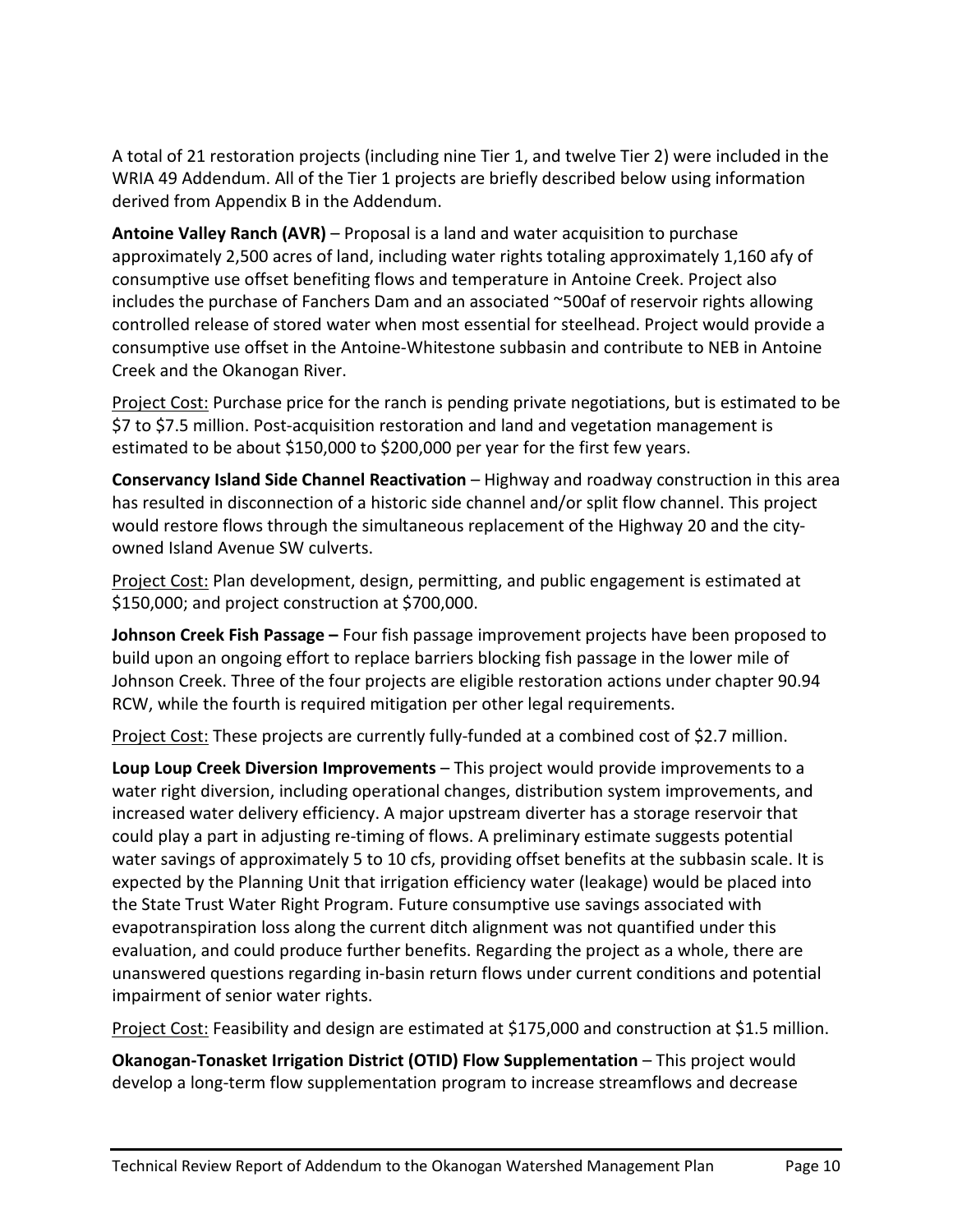temperatures in fish-bearing tributaries in the Okanogan Basin. Using existing infrastructure with minor modifications, OTID would supplement flows in select tributaries as follows:

- Bonaparte Creek 75 gallons per minute (gpm), located 2,095 feet from the creek mouth.
- Siwash Creek 75 gpm, located 500 feet from the creek mouth.
- White Stone Creek 75 gpm, located 650 feet and 3,100 feet from the creek mouth for a total of 150 gpm.
- Nine Mile Creek 75 gpm, located 1,740 feet from the creek mouth.
- Antoine Creek 100 gpm, at 2,324 feet and 50 gpm at 940 feet from the creek mouth.

Project Cost: Cost for an Antoine Creek pilot spring supplementation study, a system-wide infrastructure modification assessment, and a MAR feasibility study are estimated at \$404,079.

**Pine Creek Water Right Acquisition** – This project involves potential purchase of a Pine Creek water right currently held in the State Trust Water Right Program (TWRP). An Office of Columbia River analysis suggests the right has 625.7 afy of consumptive use available for mitigation downstream of Janis Rapids on the mainstem Okanogan River, of which 225.7 afy is available for mainstem Okanogan River mitigation within Okanogan County. The remaining 400 afy may be used further downstream out of the WRIA. This project would not affect tributary flows and would not significantly contribute to NEB, and thus was the only Tier 1 project not evaluated using the Okanogan EDT model.

Project Cost: Cost for the water right purchase is \$1,300 per afy. Because the water is currently in the TWRP, no additional permitting or O&M cost would be incurred.

**Salmon Creek Source Substitution** –This project would entail transferring a City of Okanogan, 1908, municipal water right claim for 300 gpm (about 484 afy) from Salmon Creek to a well in continuity with the Okanogan River. The project would provide funding to mitigate any existing facilities on Salmon Creek, and would improve an existing well or provide for a new well to meet state requirements.

Project Cost: Project development and design is estimated at approximately \$50,000, project construction of a new municipal water supply well is estimated at \$200,000, and annual O&M is estimated at approximately \$10,000.

**Salmon Lake Storage** – This project would increase storage for retiming of up to 1,000 afy of water benefitting instream flows in Salmon Creek. The project was considered previously, but not pursued due to, among other things, potential effects on cabins by the lake. Project elements would include replacement of eight cabins and their associated septic systems.

Project Cost: Estimated construction cost is \$652,000, with no ongoing O&M costs anticipated.

**Whitestone Creek Flow and Temperature Augmentation** – A phased project is proposed to construct additional storage and/or conveyance to improve irrigation efficiency, both increasing flow and benefiting water quality in lower Whitestone Creek.

Project Cost: A Cost estimate is pending additional refinement of project alternatives.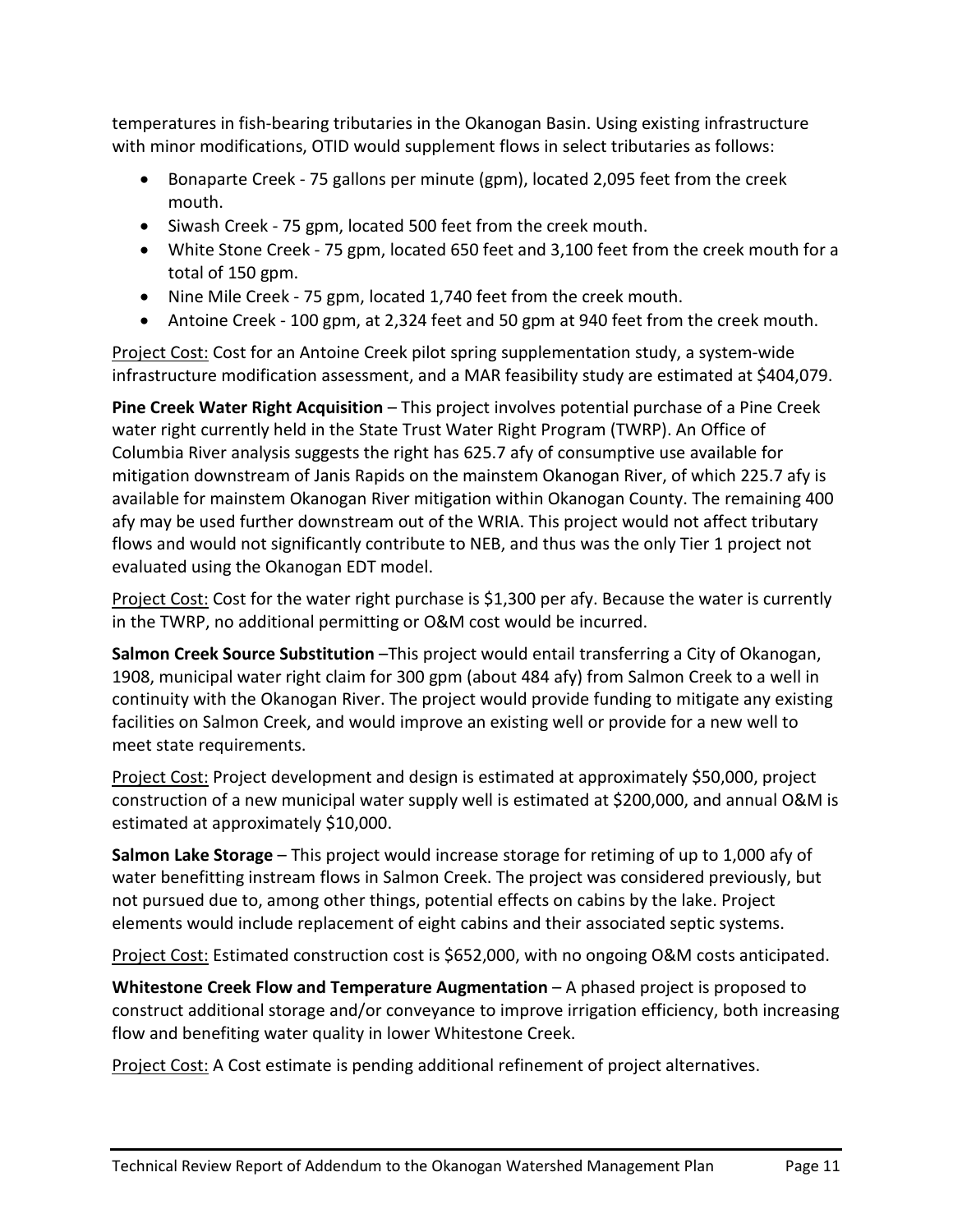## <span id="page-11-0"></span>**4.0 Plan implementation and adaptive management**

*Note: This section presents information and conclusions provided in the Addendum.*

The Addendum indicates that implementation of the Watershed Plan Update will be achieved through the efforts of multiple Planning Unit member organizations and will require ongoing management by a lead entity (Okanogan County).

## <span id="page-11-1"></span>**4.1 Roles and responsibilities**

As stated on page 24 of the Addendum, implementation, operation and maintenance, monitoring, tracking and reporting of the Watershed Plan Update will require proactive involvement and management from the WRIA 49 initiating governments and other members of the Planning Unit. The 21 restoration projects included in the Addendum were identified by sponsors that will be responsible for implementation. Okanogan County will take the lead role in plan implementation with primary support from City of Omak and Oroville-Tonasket Irrigation District. All three initiating governments will participate, and work together as necessary to assist with the watershed pan implementation and monitoring.

As also stated on page 24 of the Addendum, several other Planning Unit entities will serve as the lead for implementation of both water offset and Tier 1 projects contributing to NEB. Based on the projects included, these entities currently include the Okanogan Conservation District, the Whitestone Irrigation District, the Confederated Tribes of the Colville Reservation, the City of Okanogan, and Washington Department of Fish and Wildlife. Various entities may also contract with outside parties to facilitate project implementation.

## <span id="page-11-2"></span>**4.2 Funding**

The Addendum indicates that implementation of the WRIA 49 Addendum will require funding for capital projects, project operation and maintenance, and ongoing program management. The Addendum provides an overview of funding mechanisms authorized through chapter 90.94 RCW Streamflow Restoration Grant Program and other potential state and federal grant funding options, including:

- Bureau of Reclamation WaterSmart Programs (e.g. Drought Resiliency, Water Efficiency, and Water Market programs)
- Ecology Office of Columbia River grant program
- Ecology Water Quality Program grants
- Various habitat restoration grant programs

The Addendum notes that current funding mechanisms established through chapter 90.94 RCW do not address ongoing implementation and/or project operations and maintenance. The Addendum goes on to state that in the absence of state funding for this purpose, each project proponent will need to develop a funding source to offset these aspects of projects.

## <span id="page-11-3"></span>**4.3 Adaptive management**

The Addendum states that adaptive management was included to clearly indicate the Planning Unit's goal of successful plan implementation, to the extent possible based on available future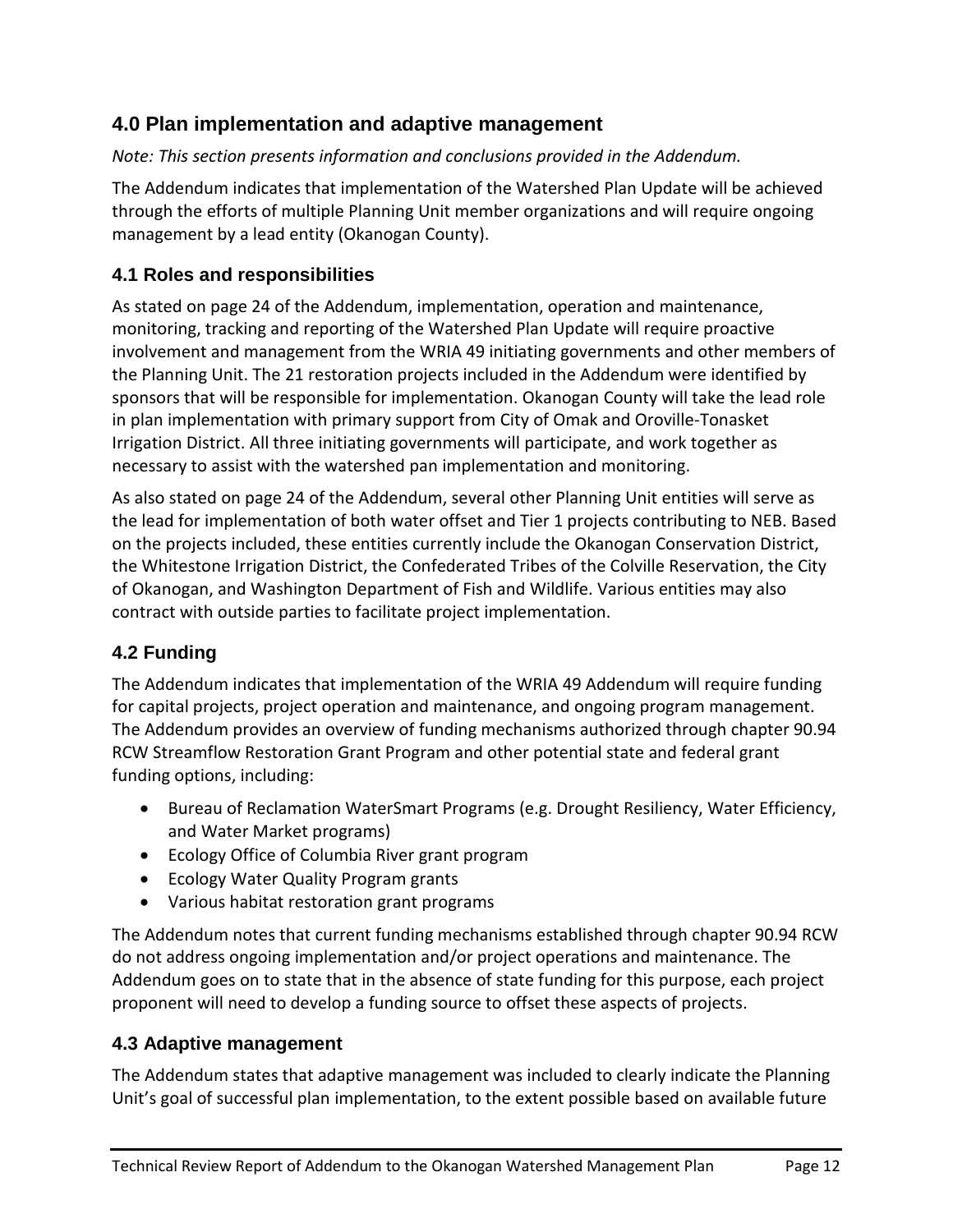funding from Ecology and from other sources. The Addendum goes on to indicate that adaptive management will add flexibility during implementation, and allow adjustments based on actual exempt well demand, offset project status, and new, opportunistic projects that are identified following Addendum adoption.

The Addendum outlines specific tasks envisioned over the 20-year implementation period, some of which include:

#### Review of Actual Exempt Well Demand

The Plan Addendum indicates that, on an every five-year basis, Okanogan County will develop a summary report of plan implementation and adaptive management tasks. This report will tally and summarize exempt well demand by subbasin, with a comparison to the estimates presented in the plan. Okanagan County has secured a grant from Ecology and is currently developing software to track exempt well demand by subbasin.

#### Review of Water and Non-Water Offset Project Status

As part of this approach, Okanagan County also intends to review the status of water offset projects throughout WRIA 49. Projects that have been implemented will be tallied and compared to actual exempt well demand on a subbasin and watershed basis, and surpluses and deficits compared to actual demand will be noted. Potential changes to the overall water and non-water offset project list will be considered based on any new, opportunistic projects that have been identified. Offset projects that no longer appear to be feasible for implementation (e.g. due to lack of landowner interest or inability to obtain funding) may be removed from the Planning Unit's target project list. In addition, consistent with the Planning Unit's values and desire to protect local agriculture, Okanagan County, in consultation with the Planning Unit, will manage water offset projects to meet the 20-year exempt well impacts, while retaining excess water for future uses, when appropriate.

The Addendum also includes specific recommendations by the Planning Unit for three Tier 1 water offset projects, including the Antoine Valley Ranch, the Pine Creek Water Right Acquisition, and Salmon Lake Storage.

#### 5-Year Review and Reporting

The proposed 5-year report will incorporate a summary of plan implementation and adaptive management tasks, including:

- Status of actual permit-exempt domestic well demand by subbasin, with a comparison to the estimates presented in this plan.
- Status of water offset projects implemented or in-progress, combined with a tally of instream flow benefits by subbasin and for the whole watershed relative to actual permit-exempt domestic well demand.
- Status of non-water offset projects implemented or in progress.
- Comparison of completed projects with the water budget offset requirements and EDT modeling results supporting the NEB determination. Updated EDT modeling results may be used to support an updated suite of projects to demonstrate NEB continues to be achieved at the WRIA scale.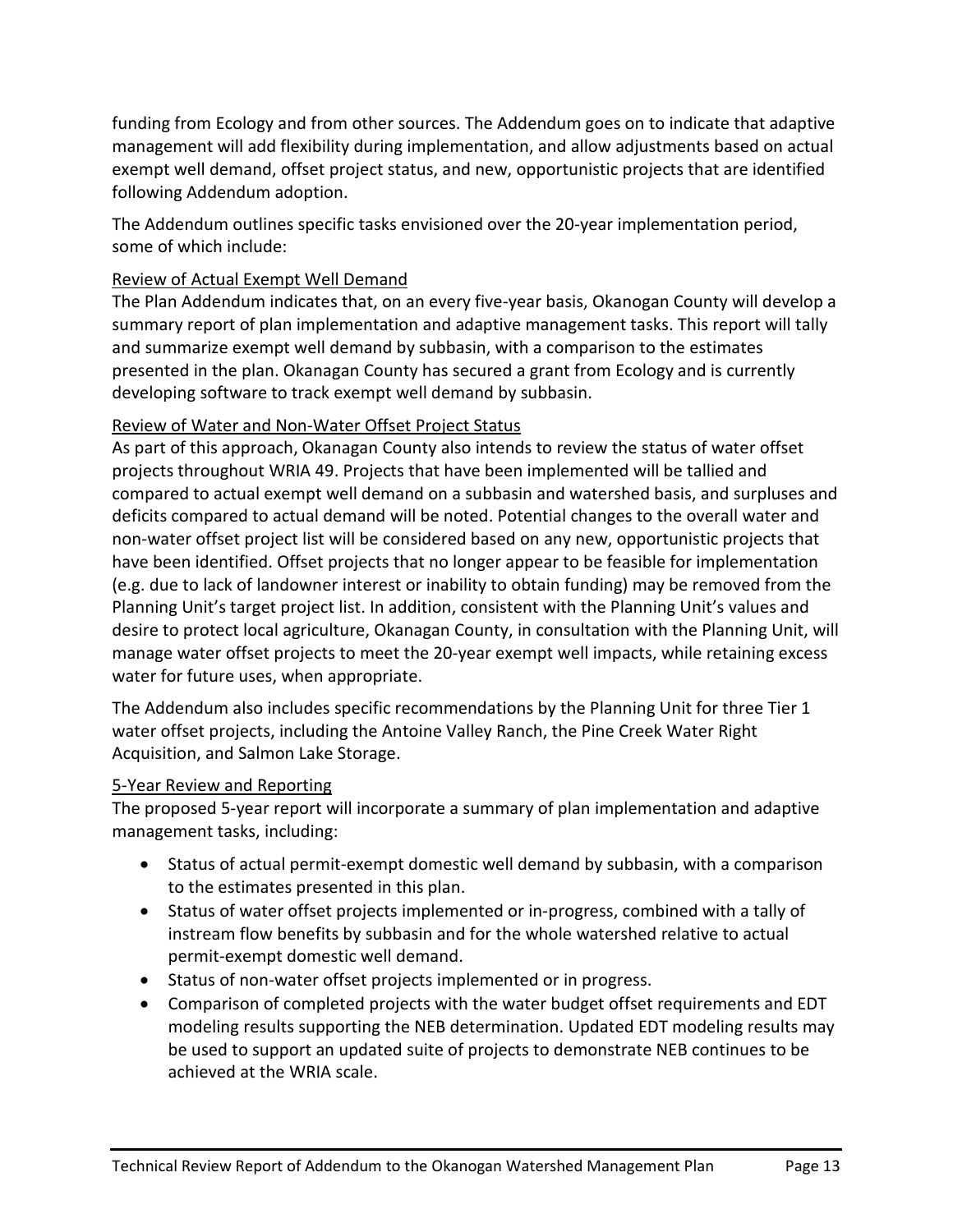- Modifications, if any, to the offset project list based on inclusion of new, opportunistic projects and removal of projects, with a description of the rationale for the changes.
- Operation and maintenance status active projects, including identification of any concerns and/or corrective actions required.
- Status of offset project capital and O&M funding.

<span id="page-13-0"></span>The 5-year report will be submitted to Ecology and posted online to the County's webpage and associated online reporting tool. The Planning Unit provides no direction to Ecology in their Addendum in respect to what wants done with these reports.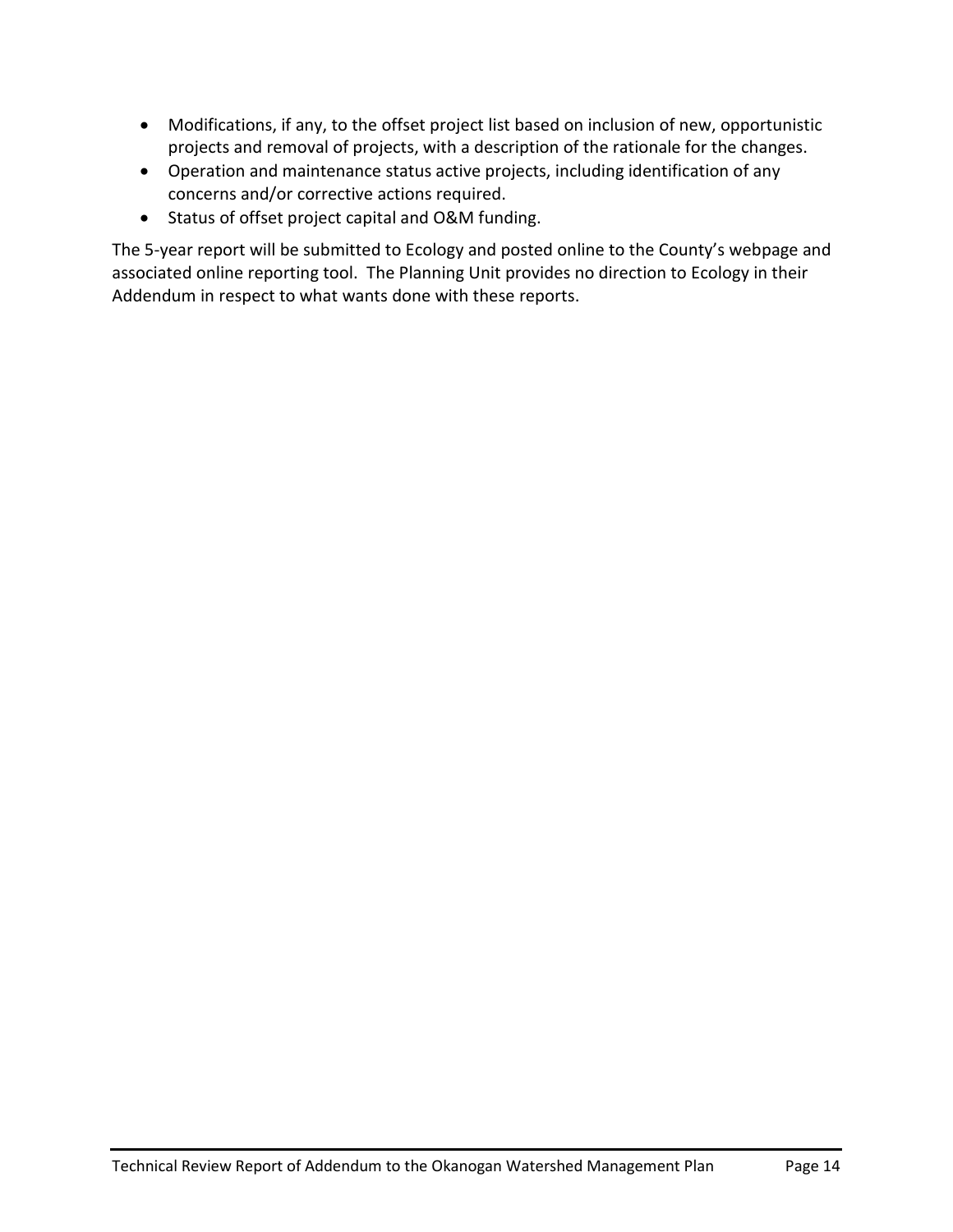## **5.0 Planning unit evaluation of Net Ecological Benefit**

#### *Note: This section presents information and conclusions provided in the Addendum.*

Prior to passage of chapter 90.94 RCW, the Confederated Tribes of the Coleville Reservation's Okanogan Basin Monitoring and Evaluation Program (OBMEP) developed an Ecosystem Diagnosis and Treatment (EDT) model to evaluate habitat protection and restoration actions within the watershed. Although not required in Ecology's Guidance, the WRIA 49 Planning Unit took advantage of this existing Okanogan EDT model to conduct its' NEB analysis. EDT is a lifecycle-based habitat model that synthesizes data and information about fish habitat conditions into quantitative metrics that describe habitat potential.

The Addendum states that the Okanogan EDT model is a useful tool for supporting the WRIA 49 NEB analysis because:

- It is a life-cycle-based model with a spatial and temporal dispersal component that emulates the full range of life history expression for the target species;
- It covers over 180 miles of mainstem and tributary stream reaches in WRIA 49, including all currently accessible anadromous habitat and nearly all tributaries likely to be affected by future consumptive use demand;
- It characterizes the environment using over 40 attributes with unique values assigned to each reach in the model network by month, and;
- It is based on over 15 years of habitat data collected by OBMEP as part of long-term habitat status and trends monitoring.

## <span id="page-14-0"></span>**5.1 EDT model analysis approach**

As explained in the Addendum, Okanogan EDT includes model populations for summer steelhead and summer-fall Chinook salmon. The Planning Unit selected Okanogan steelhead as the primary indicator species for the NEB analysis, because this population is listed under the ESA and its distribution includes most of tributary streams likely to be affected by future water demand. Okanogan Chinook salmon are currently found only in mainstem habitats, and are unlikely to be measurably affected by consumptive use impacts on tributaries. However, Okanogan Chinook salmon were modeled to evaluate the effects of one non-water offset project that would specifically improve habitat conditions on the mainstem. While not ESAlisted, Okanogan Chinook salmon are an important anadromous species relied upon by the Confederated Tribes of the Colville Reservation and others for subsistence, commercial, and recreational harvest.

The Okanogan EDT model generates an array of results that are useful for describing habitat potential for salmon and steelhead and identifying protection and restoration priorities. The Addendum's EDT-supported NEB analysis relied upon a single reporting metric, equilibrium abundance, also referred to as Neq. Neq is the theoretical population size that a given quantity and quality of habitat can support over time. The effects of projected permit-exempt domestic well water demand combined with proposed water and non-water offset projects, were measured using the net effect on juvenile and adult Neq. Specifically this included the numbers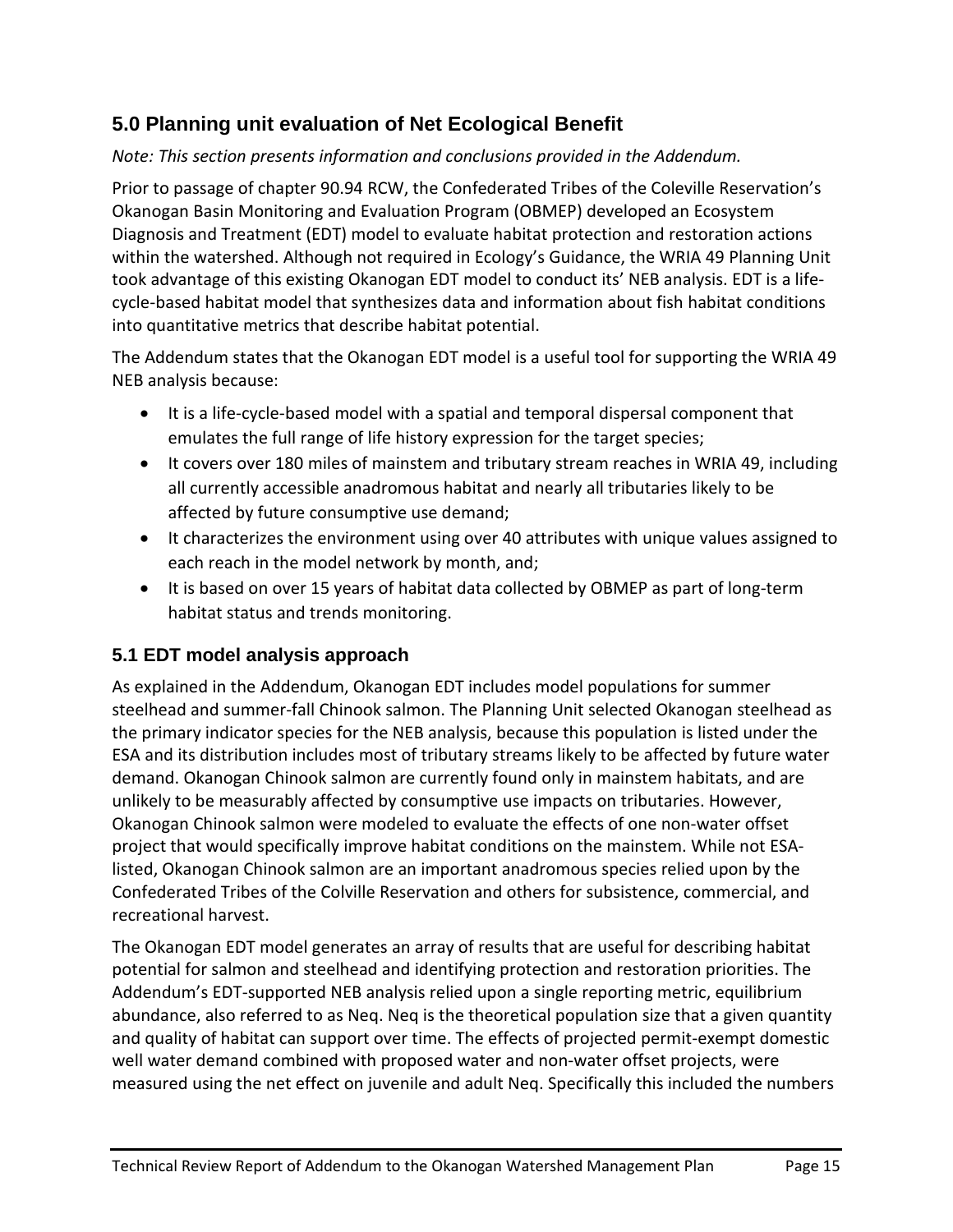of juvenile steelhead or Chinook salmon leaving WRIA 49 as smolts, and adults returning to the watershed to spawn.

In addition to projected benefits for salmon and steelhead, the projects presented in the Addendum are likely to benefit resident fish species. While these species were not modeled in EDT, it is reasonable to conclude that projects that increase habitat potential for salmon and steelhead will also benefit native fish species. Rationale for this conclusion provided by the Planning Unit in the Addendum is that native species that coevolved and share habitat with steelhead and Chinook salmon are similarly adapted to cold water environments, and are similarly sensitive, to the negative effects of habitat degradation. These species are also likely to benefit, on balance, from actions that improve habitat conditions for keystone species. Therefore, the Addendum concludes that resident fish are likely to benefit in every subbasin where EDT predicts that proposed projects would increase salmon and steelhead habitat.

The baseline condition (BASE scenario) used for the Okanogan EDT model analysis was the OBMEP 2017 Habitat Status and Trends monitoring scenario. This scenario is based on habitat monitoring data collected by OMBEP from 2014 through 2017, and provides a useful representation of average habitat conditions over this recent four-year period. Where appropriate, BASE scenario conditions were modified by the Planning Unit in specific tributaries to reflect habitat restoration actions that occurred after 2017, but are chapter 90.94 RCW ineligible.

The Planning Unit used a sensitivity analysis approach to evaluate the impacts of future consumptive use on aquatic habitat performance in WRIA 49. As described in Section 5.2 below, this approach provided a conservative overestimate of demand effects on wetted channel width under low flow conditions to provide a factor of safety for demonstrating NEB.

In tributaries where flow restoration of some type is proposed in the Addendum, either waterfor-water or tributary instream flow offset (e.g. the Salmon Creek source substitution, where a tributary offset is provided, but water is withdrawn later downstream on the mainstem), the NEB analysis scenario considers the net effect of the projected change on baseflow channel width, as well as other potentially beneficial effects, such as improved habitat composition, reduced low flow variability, improved fish passage, and reduced water temperatures. The intent of this approach by the Planning Unit is to conservatively overestimate the potential effects of future water demand to provide a factor of safety for the NEB evaluation.

## <span id="page-15-0"></span>**5.2 Future consumptive use impact analysis**

As discussed in the Addendum, consumptive water use in WRIA 49 is projected to increase by 203 afy by 2038. The distribution of the effects of this water use will depend on the number of tributary streams in each subbasin, and where future development occurs. In the Salmon Creek subbasin there is only one major tributary, so the projected 0.016 cfs streamflow loss was assumed to occur within that tributary. In contrast, the Bonaparte-Johnson subbasin includes four steelhead-bearing tributaries (Johnson Creek, Tunk Creek, Aeneas Creek, and Bonaparte Creek) as well as 32.7 miles of Okanogan mainstem habitat. The projected loss of 0.116 cfs in instream flows was assumed by the Planning Unit to be distributed across these streams and the river based upon where future development occurs. A portion of this 0.116 cfs is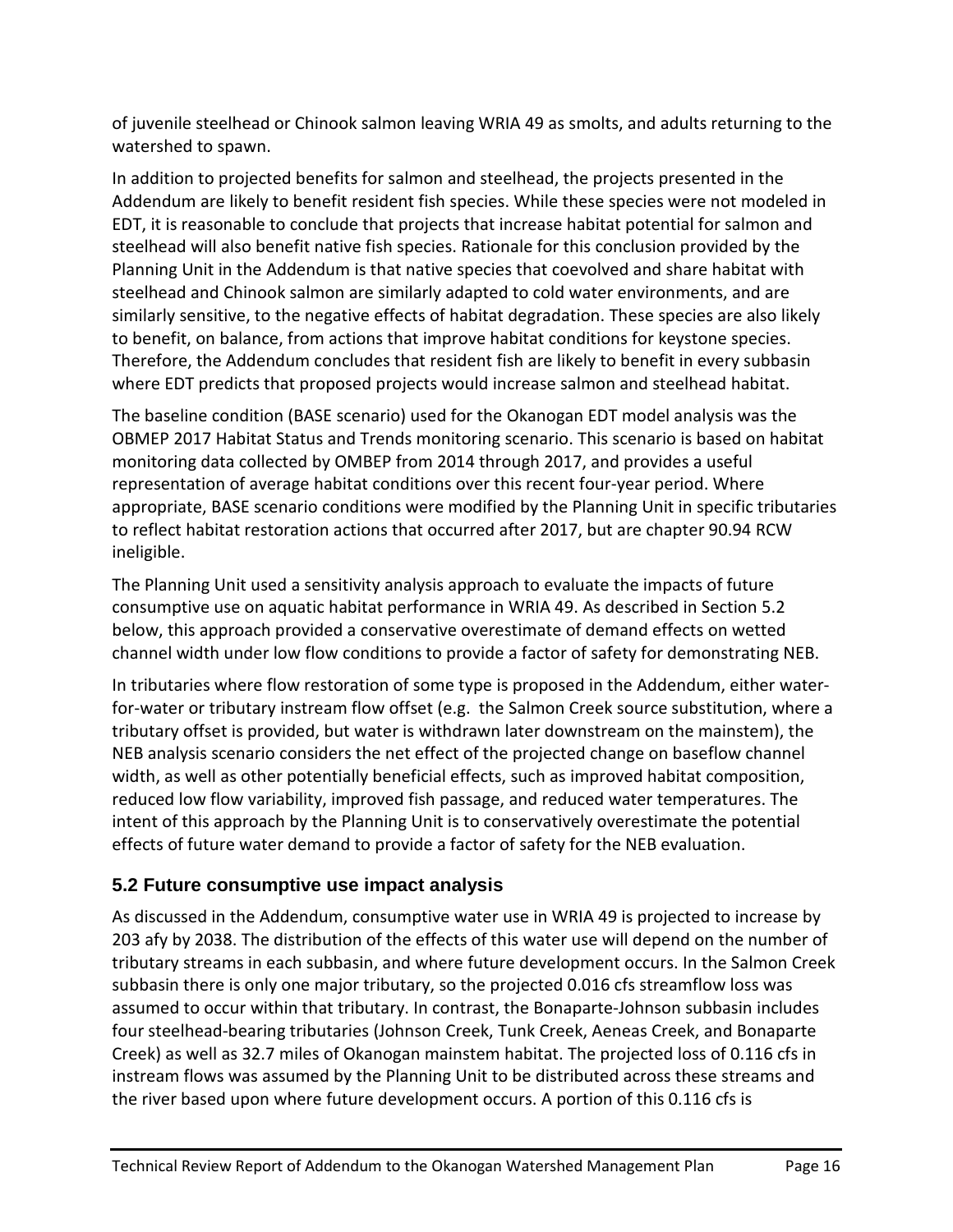attributable to development likely to occur on the valley floor adjacent to the Okanogan River, where domestic wells are completed in the valley aquifer and would likely be in continuity with the Okanogan River.

As stated in the Addendum, there is no direct way to use the Okanogan EDT model to evaluate the effects of future consumptive water use on habitat performance for steelhead, so the Planning Unit used an approach that combined a threshold assumption with a sensitivity analysis. The analysis assumed that future consumptive use would reduce baseflow channel width in all Okanogan tributary streams used by steelhead by 0.5 percent during low flow months. Tributary channel dimensions in the EDT sensitivity analysis scenario were reduced by 0.5% relative to BASE conditions from July-September and December-March. Peak tributary flows in WRIA 49 typically occur during the snowmelt period from April through early June, and any water demand effects on surface flows during this period are likely to be unmeasurable and insignificant. When distributed across subbasins, the flow effect was a fraction of intra-seasonal and inter-annual mainstem flow variability and the associated effect on wetted channel width was effectively unmeasurable. The sensitivity analysis was not applied by the Planning Unit to the Okanogan River. The results of the consumptive use impact sensitivity analysis are presented in Table 3.

<span id="page-16-0"></span>The Addendum states that because the distribution of future instream flow effects cannot be predicted with certainty, the sensitivity analysis scenario intentionally overestimated likely effects on tributary habitat conditions. This is demonstrated by case studies of sensitivity analysis assumptions in four steelhead-bearing tributary drainages: Antoine Creek, Bonaparte Creek, Loup Loup Creek, and Ninemile Creek. The decrease in instream flows required to reduce wetted channel width in each of these systems by 0.5 percent ranges from four to over 1,000 times greater than the predicted consumptive use effect on streamflow, varying by month. Given these findings, the Addendum found that the actual effect on adult and juvenile steelhead Neq would be smaller than predicted. This demonstrates that the Addendum impact analysis provides a conservative overestimate of future consumptive use effects on aquatic habitat conditions in WRIA 49.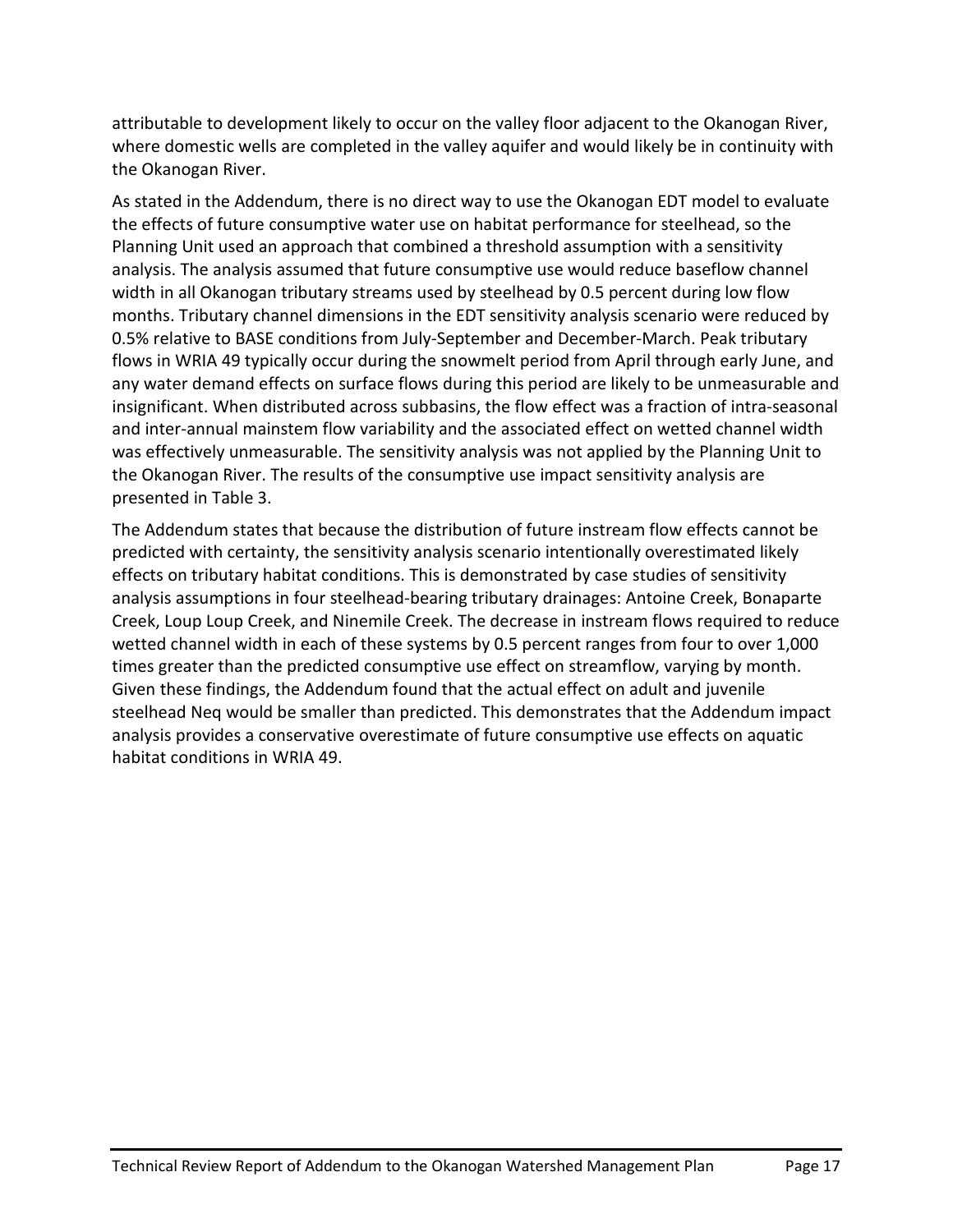**Table 3**. EDT sensitivity analysis of estimated increased consumptive use (Table 6 in Addendum)

| <b>NEB Subbasin</b>                                 | <b>Estimated</b><br>Self-                                                  | <b>New Well</b><br><b>Dwellings</b><br><b>Supplied</b> |                  | <b>Consumptive Use</b> | <b>Sensitivity Analysis Effect on</b><br><b>Steelhead Neg</b><br>(change from BASE conditions) |               |  |  |  |  |
|-----------------------------------------------------|----------------------------------------------------------------------------|--------------------------------------------------------|------------------|------------------------|------------------------------------------------------------------------------------------------|---------------|--|--|--|--|
|                                                     | <b>Parcels</b>                                                             |                                                        | $\mathsf{afy}^2$ | cfs                    | <b>Adult</b>                                                                                   | Juvenile      |  |  |  |  |
| Loup Loup-Swamp<br>(Lower Okanogan)                 | 1,058                                                                      | 106                                                    | 37.3             | 0.052                  | 19(0)                                                                                          | $1,069(-3)$   |  |  |  |  |
| <b>Salmon Creek</b>                                 | 324                                                                        | 32                                                     | 11.3             | 0.016                  | $120(-1)$                                                                                      | $8,944$ (-36) |  |  |  |  |
| Bonaparte-Johnson<br>(Middle Okanogan) <sup>4</sup> | 2,379                                                                      | 238                                                    | 83.8             | 0.116                  | 32(0)                                                                                          | $1,908(-5)$   |  |  |  |  |
| Antoine-Whitestone<br>(Upper Okanogan)              | 1730                                                                       | 173                                                    | 60.9             | 0.084                  | 62(0)                                                                                          | $3,756(-8)$   |  |  |  |  |
| Similkameen                                         | 286                                                                        | 29                                                     | 10.2             | 0.014                  | 51(0)                                                                                          | 2,056(0)      |  |  |  |  |
| <b>TOTAL</b>                                        | 5,777                                                                      | 578                                                    | 203              | 0.281                  | $304(-1)$                                                                                      | 18,875 (-52)  |  |  |  |  |
|                                                     | <sup>1</sup> Based on a per-residence total water use estimate of 0.59 afy |                                                        |                  |                        |                                                                                                |               |  |  |  |  |

 $2$  Based on a per-residence consumptive water use estimate of 0.35 afy

<sup>3</sup> Subbasin is located entirely on CTCR lands, no parcels under chapter 90.94 RCW jurisdiction.

4 Excludes the Duck Lake Aquifer Area

## <span id="page-17-0"></span>**5.3 Planning Unit conclusions on achievement of NEB in WRIA 49**

Table 4 below presents a summary of results of the Planning Unit's NEB analyses, including water offset balance, total tributary offset balance, and the estimated beneficial effect of Tier 1 streamflow and habitat restoration projects on salmon and steelhead resources in WRIA 49.

The Addendum states that as demonstrated by the water-for-water offset analysis, EDT model results, and supporting qualitative assessment of beneficial habitat effects, the Tier 1 projects proposed achieve NEB at the WRIA-level with a wide factor of safety. The only subbasin where positive benefits for ESA-listed steelhead were not convincingly demonstrated by the Addendum analysis, is in the Similkameen, which currently has no Tier 1 NEB projects proposed. However, this subbasin has the smallest projected increase in consumptive use and a proposed Tier 2 non-water offset project that would provide significant benefits for resident fish species. The additional Tier 2 projects included in the Addendum would also contribute to NEB, providing an additional factor of safety at the WRIA-scale when added to Tier 1 actions. These Planning Unit findings demonstrate that the Addendum provides sufficient resources to adaptively manage future water demand and achieve NEB consistent with chapter 90.94 RCW requirements.

Some specific conclusions by the Planning Unit in the Addendum regarding their WRIA 49 NEB evaluation are as follows:

• The effects of future consumptive use impacts of permit-exempt wells of 203 afy are likely to be small; the EDT model predicts that future consumptive use would result in a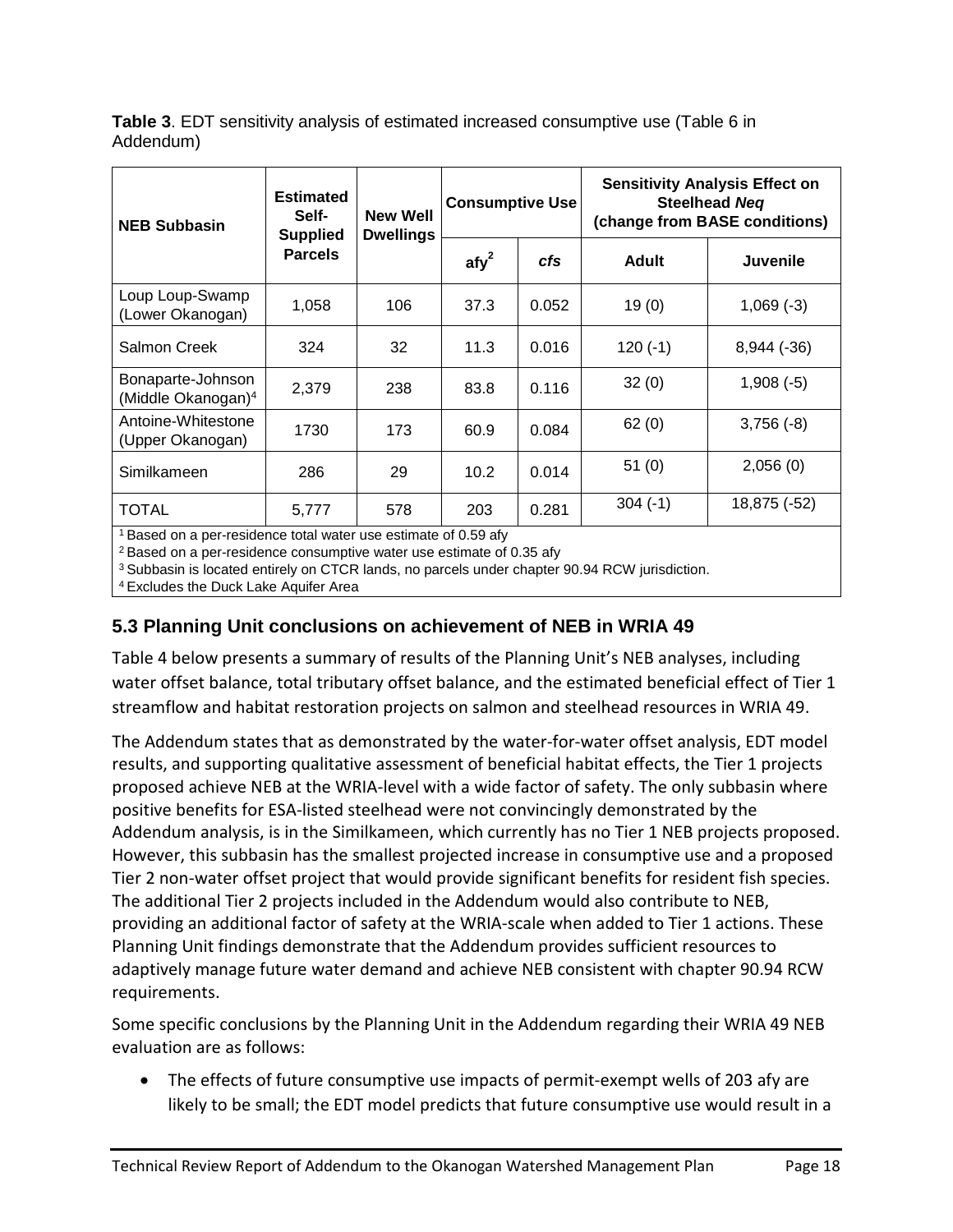net reduction in steelhead abundance of less than one adult and 52 juveniles at the WRIA scale (see TOTAL Adult and Juvenile columns in Table 3 above).

- Tier 1 projects proposed in the Addendum achieve a significant net positive streamflow benefit (up to a 2,666 afy surplus) at the WRIA level (see Table 4).
- Water offset and non-water offset projects are distributed throughout WRIA 49, including in the upper portions and/or targeted tributary reaches in the basin, providing instream flow and habitat benefits to over 100 river miles on the mainstem Okanogan River and its tributaries.
- Proposed Tier 1 projects are capable of maintaining or increasing instream flows in all analysis subbasins except the Similkameen, where no Tier 1 projects are currently proposed (see Table 4).
- The EDT model analysis estimates that the Tier 1 projects in the Addendum would produce a net increase of 119 adult and 5,850 juvenile steelhead, and 18 adult and 4,826 juvenile summer/fall Chinook salmon at the WRIA level (see Table 4).
- EDT model results indicate that habitat potential would increase for steelhead in all analysis subbasins except the Similkameen where projected consumptive use effects are will be negligible. EDT results also indicate that habitat potential for summer/fall Chinook salmon would increase at the WRIA level and in all subbasins except Salmon Creek where this species does not and did not historically occur.
- Resident fish species are likely to benefit from improved habitat conditions at the WRIA level, and in every analyzed subbasin, with specific benefits likely to occur where the EDT model predicted improved habitat performance for steelhead and Chinook salmon.
- Consumptive use effects on steelhead in the Similkameen subbasin were not modeled because the sensitivity analysis assumptions were not applied to mainstem reaches, however any incremental effect on steelhead or other aquatic species would be fully offset by the instream flow benefits of a proposed Tier 2 non-water offset project in Sinlahekin Creek.
- The Tier 2 Sinlahekin Creek project would provide habitat benefits for resident fish species, such as rainbow trout, cutthroat trout, mountain whitefish, native suckers, and sculpins.
- Based on the quantitative benefits to steelhead and Chinook salmon from Tier 1 projects demonstrated by EDT at the subbasin and WRIA level, the qualitative benefits to resident fish provided by these projects, and the additional benefits and factor of safety provided by Tier 2 projects, the Addendum can achieve NEB at the subbasin and WRIA level.
- The water offset and non-water offset projects in this Addendum would provide a net surplus of water offset, tributary offset, and ecological benefit sufficient to adaptively manage for future water demand and meet chapter 90.94 RCW requirements with a factor of safety.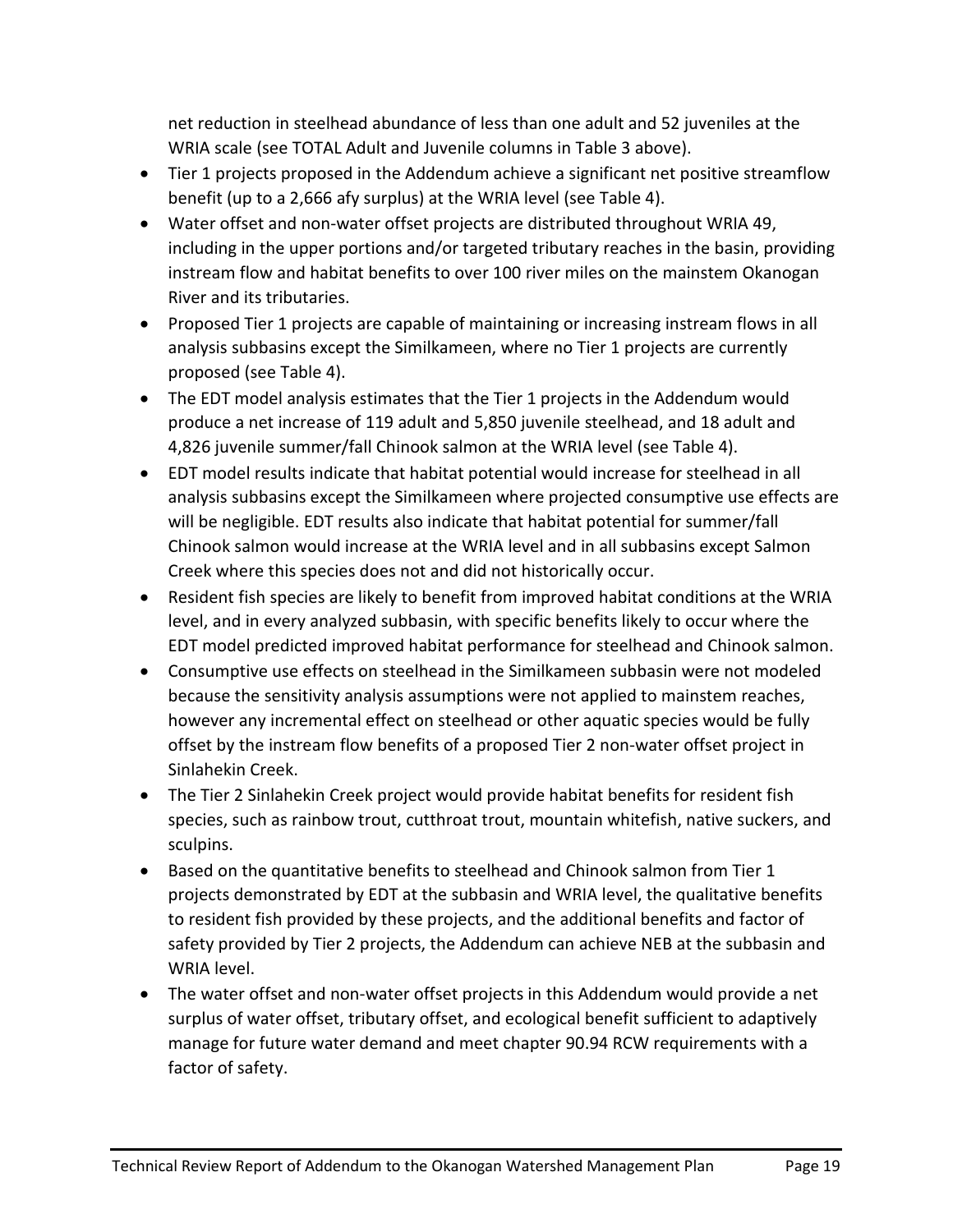- The proposed projects are realistic, are in project categories that are supported by state and federal funding programs, have viable sponsors and defensible conceptual designs, and include some projects that have already been implemented.
- The WRIA 49 Planning Unit has reached concurrence that this Addendum demonstrates that the combined components of the plan achieve NEB consistent with chapter 90.94 RCW requirements.

|                                                            | <b>Water-for-Water</b><br><b>Offset</b> |                 | Tributary Offset <sup>1</sup> |                     | <b>Net Ecological Benefit</b>  |                                |                              |                                    |  |
|------------------------------------------------------------|-----------------------------------------|-----------------|-------------------------------|---------------------|--------------------------------|--------------------------------|------------------------------|------------------------------------|--|
| <b>NEB</b><br><b>Subbasin</b>                              | <b>Net</b>                              | <b>Net</b>      | <b>Net</b>                    | <b>Net</b>          | <b>Adult</b>                   | <b>Juvenile</b>                | <b>Adult</b>                 | <b>Juvenile</b>                    |  |
|                                                            | change<br>(afy)                         | change<br>(cfs) | change<br>(afy)               | change<br>$(cfs)^2$ | <b>Steelhead</b><br><b>Neq</b> | <b>Steelhead</b><br><b>Neg</b> | <b>Chinook</b><br>$N$ eq $3$ | <b>Chinook</b><br>Neq <sup>3</sup> |  |
| Loup Loup-<br>Swamp<br>(Lower<br>Okanogan)                 | $-37$                                   | $-0.51$         | 275<br>(approx)               | 0.38                | $\overline{2}$                 | 118                            | $\overline{2}$               | 2,537                              |  |
| Salmon<br>Creek                                            | 1,000<br>(+988)                         | 1.36            | 1,499                         | 2.07                | 111                            | 5,539                          |                              |                                    |  |
| Bonaparte-<br>Johnson<br>(Middle<br>Okanogan)              | 626<br>(+626) <sup>4</sup>              | 0.864           | 123                           | 0.17                | $\overline{4}$                 | 83                             | 14                           | 1,999                              |  |
| Antoine-<br>Whitestone<br>(Upper<br>Okanogan) <sup>5</sup> | 1,160<br>$(+1,099)$                     | 1.52            | 2,371                         | 3.28                | $\overline{2}$                 | 110                            | 1                            | 305                                |  |
| Similkameen <sup>6</sup>                                   | $-10$                                   | $-0.01$         | ٠                             | ٠                   | $\Omega$                       | 0                              | 1                            | 166                                |  |
| <b>WRIA 49</b><br><b>Total</b>                             | 2,786<br>$(+2,666)$                     | 3.22            | 6,753                         | 5.9                 | 119                            | 5,850                          | 18                           | 4,826                              |  |

<span id="page-19-0"></span>**Table 4**. WRIA 49 Planning Unit NEB analysis results (Table 8 in Addendum)

<sup>1</sup> Tributary Offset is the total instream flow increase in Okanogan River tributaries that support summer steelhead, combining water-for-water offset projects and Tier 1 non-water offset projects.

 $2$  Net change (cfs) values are average over 1 year. All non-water offset projects provide flow augmentation during specific periods (e.g. April through October) to optimize habitat benefits for steelhead.

<sup>3</sup> Chinook NEB effect from Highway 20/Conservancy Island side channel project

4 Pine Creek water-for-water offset applies in mainstem Okanogan only (no tributary offset or measurable NEB effect)

<sup>5</sup> Tributary offset and NEB estimate include AVR project with full instream flow benefit of 1,294 afy, including additional non-water offset of 134 afy.

<sup>6</sup> The Tier 2 Sinlahekin Wildlife Area Impoundments Improvement project provides sufficient potential tributary offset in the Similkameen subbasin to avoid consumptive use effects and produce additional NEB benefit for resident fish species. A net tributary offset of zero is assumed for the purpose of the NEB determination.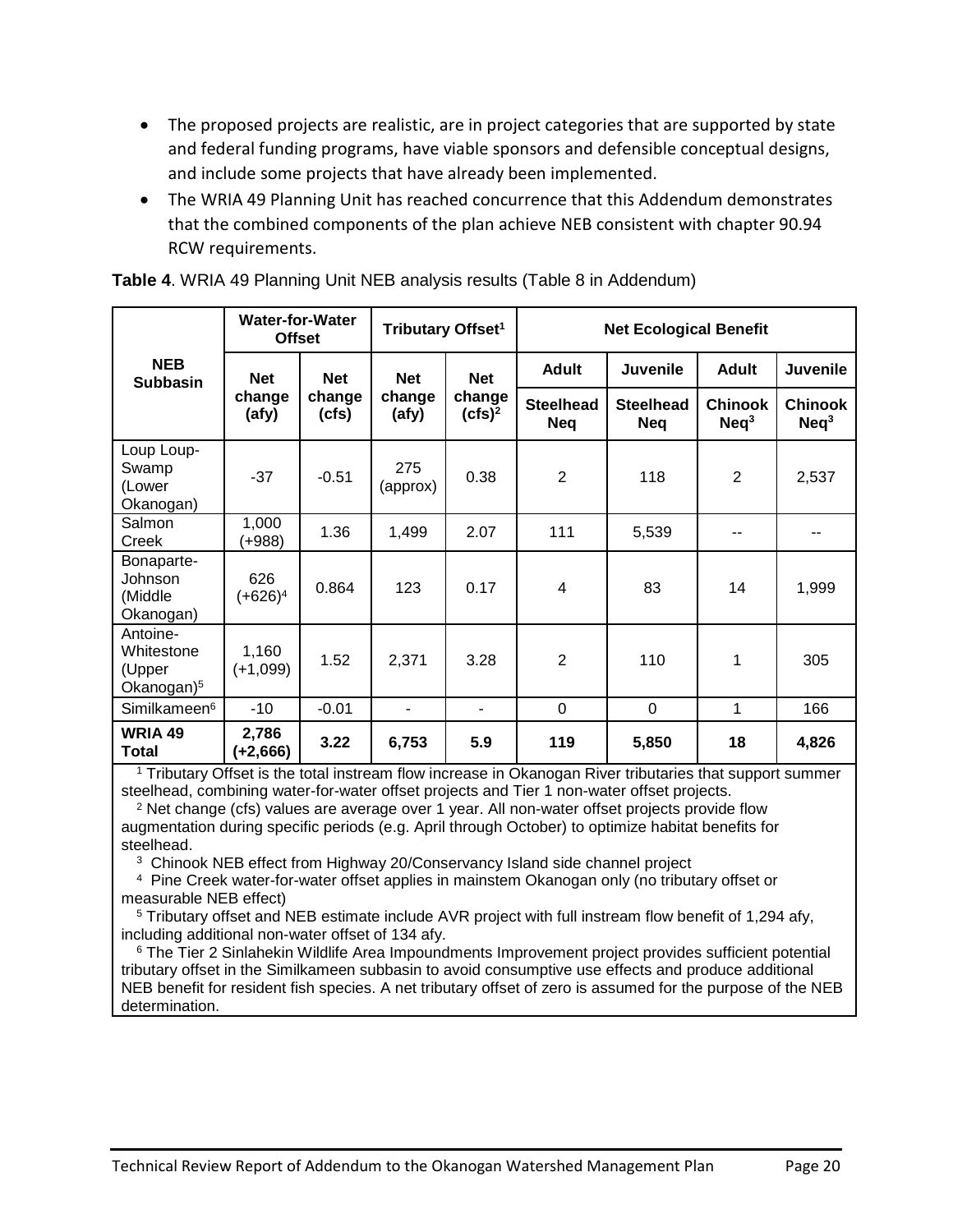## <span id="page-20-0"></span>**6. State Environmental Policy Act**

The State Environmental Policy Act (SEPA) (chapter 43.21C RCW) requires state and local governments to consider potential environmental consequences of proposed actions, including project and non-project actions, during the decision-making stage. Under SEPA rules, nonproject actions are defined as governmental actions involving changes to policies, plans, and programs (WAC 197-11-774). Any non-project action must be reviewed under SEPA unless specifically exempted. The SEPA review consists of identification and evaluation of probable impacts of a proposed action, reasonable alternatives to the proposed action, and mitigation measures, before committing to a particular action.

<span id="page-20-1"></span>Okanogan County is the SEPA lead agency and Stephanie Palmer, the Director of Planning, was identified as the SEPA Responsible Official. On September 1, 2020, the SEPA Responsible Official submitted a SEPA checklist for the adoption of an addendum to the Okanogan Basin Watershed Plan and issued a Threshold Determination of Non Significance (DNS) in accordance with WAC 197-11-340, identifying the proposal would not have a probable, significant, and adverse environmental impact. The date of the publication in Okanogan County's legal periodical of record was September 9, 2020, and public comments were received through September 23, 2020. The DNS was upheld after all received comments were reviewed and were determined not to provide probable, significant, and adverse impacts from the proposal.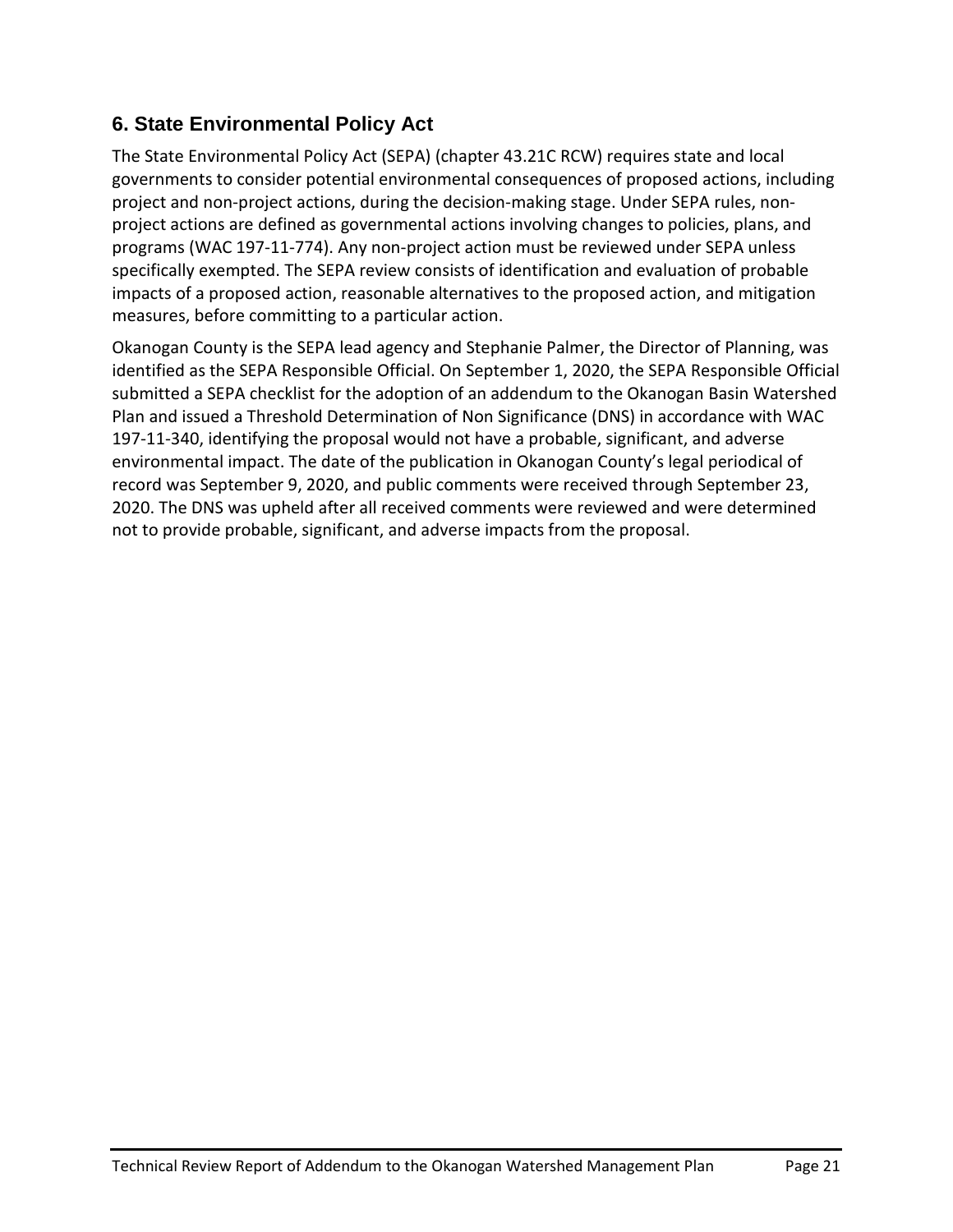## **7.0 Ecology technical staff Net Ecological Benefit determination**

### <span id="page-21-0"></span>**7.1 Adequacy of plan analysis**

RCW 90.94.020(4)(c) states that,

Prior to adoption of the updated watershed plan, the department must determine that actions identified in the watershed plan, after accounting for new projected uses of water over the subsequent twenty years, will result in a net ecological benefit to instream resources within the water resource inventory area.

The law requires Ecology to determine that a NEB will result prior to adopting watershed plan updates. NEB is not a technical term that has been defined in the natural sciences, and instead is a creation of the Washington State Legislature. Therefore Ecology prepared the document Final Guidance for Determining Net Ecological Benefit (Publication 19-11-079).

Although it is not a requirement under the RCW, Ecology's Guidance encourages planning groups to clearly and systematically articulate NEB evaluations in their watershed plans. The Guidance states that plans that include NEB evaluations significantly contribute to reasonable assurances that offsets within and the NEB of plans will occur. The Guidance goes on to say that Ecology will review any such plans with considerable deference to the knowledge, insights, and expertise of the partners and stakeholders who prepared the plans. The WRIA 49 Planning Unit chose to evaluate NEB in their Addendum, which the discussion in Section 5.0 above summarizes.

As articulated in Ecology's NEB Guidance document, at a minimum plan updates occurring under chapter 90.94 RCW should provide 5 elements. These items were addressed in the by the Planning Unit in the Addendum as follows:

- 1. **Clear and Systematic Logic** The Addendum describes comprehensive planning undertaken by the initiating governments, and logical steps taken and analyses conducted during the planning process to produce the document.
- 2. **Subbasin delineations** The Addendum describes an appropriate process that was conducted during the subbasin delineation process that considered a number of factors, including subbasins defined in the original watershed plan, suitability of using topographic divides, and habitat potential and EDT modeling considerations.
- 3. **New consumptive water use estimates** Methods recommended by Ecology Guidance were used during this portion of the analysis. The forecast of new permit-exempt domestic wells involved an estimate of which parcels are currently served by permitexempt domestic wells, and selection of growth rate forecasts to extrapolate the current estimate through 2038. When forecasting impacts on instream flows associated with permit-exempt well growth and identifying chapter 90.94 RCW offset projects, a medium-growth scenario (10% growth) was adopted as the primary planning number. The results of the analyses suggest that the total consumptive use anticipated from all new permit-exempt domestic wells within WRIA 49 from 2018 through 2038 will be approximately 203 afy.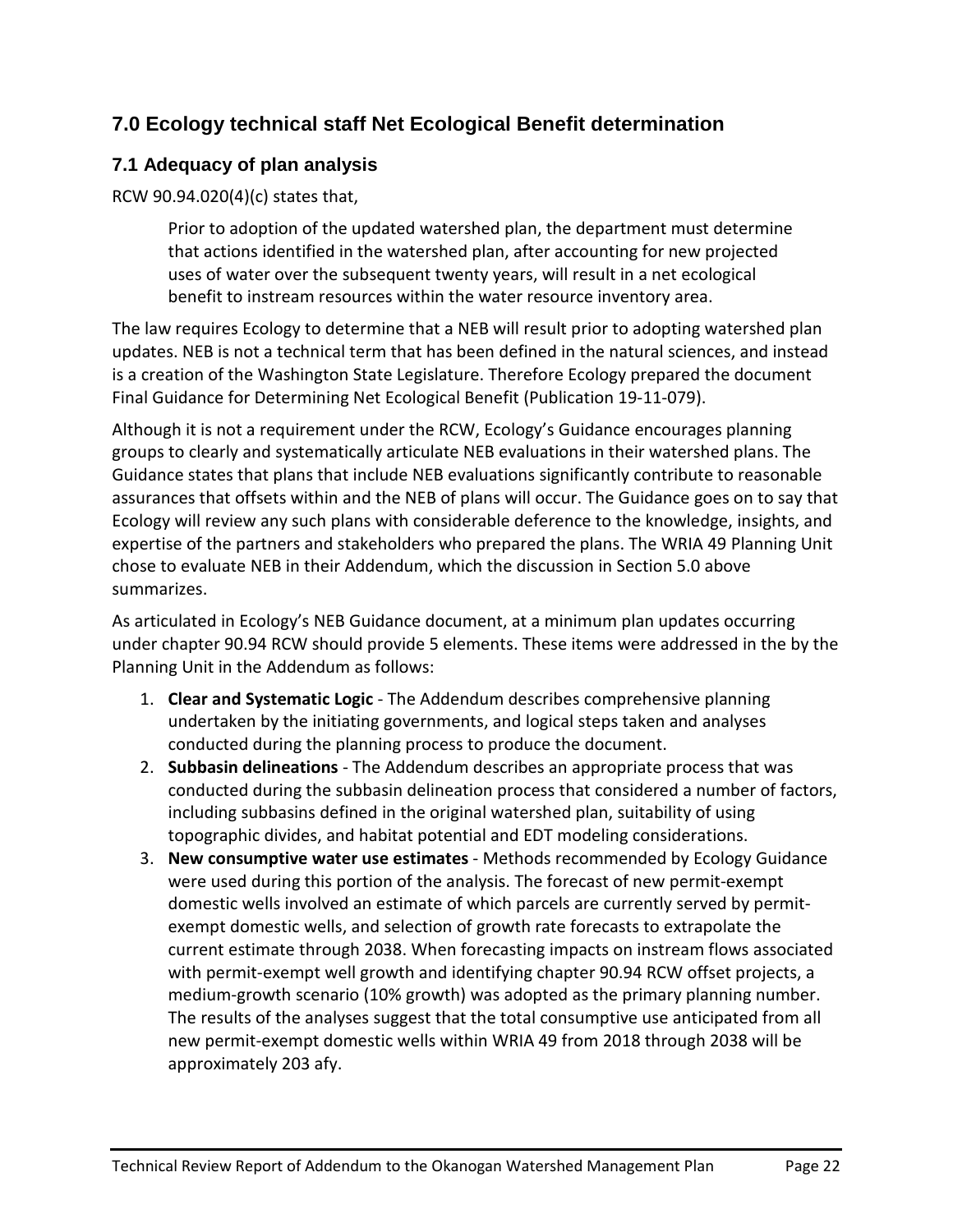4. **Evaluation of impacts from new consumptive water use** - New permit-exempt domestic well development will be spread throughout the WRIA and will occur in hydrogeologic units at various depths. While water use associated with the development will vary during the year, seasonal impacts will be attenuated by distance from surface water both laterally and vertically. Therefore the Addendum concludes that new permit-exempt domestic well-pumping impacts will essentially be steady state. The Addendum goes on to explain that while consumptive use impacts will be spread somewhat evenly throughout the year, they likely represent the greatest percentage of surface flow during low flow periods of late summer and early fall. Consequently, several water offset projects were included that focus on providing greatest benefit during low flow periods in certain areas.

Ecology's Guidance indicates that to the degree plan evaluations should consider:

- Habitat, including but not limited to location and length of affected stream reaches.
- Fish and related aquatic species and their presence, distribution, and life stages.
- Ecosystem function, structure and composition.

Due to the Addendum's reliance on the Okanogan EDT model to evaluate the effects of proposed projects relative the anticipated impacts from new permit-exempt domestic wells, the Addendum's evaluations do take these factors into consideration.

5. **Descriptions and evaluations of projects and actions for their offset potential** – The Addendum presents thorough descriptions of the projects and a thoughtful and logical process that was followed to evaluate the offset potential of projects. The Addendum also describes the Planning Unit's use of the Okanogan EDT model to conduct an NEB analysis. It is an effective tool for this purpose, since it is a life cycle-based habitat model that synthesizes data and information about fish habitat conditions into quantitative metrics that describe habitat potential.

Ecology's Technical Staff concludes that the Addendum easily meets the minimum requirements described in Ecology's NEB Guidance and likewise meets the requirements of chapter 90.94 RCW.

The foregoing staff conclusion notwithstanding, there are several errors that were discovered during the Addendum review, none of which are significant enough to affect any of Ecology's conclusions. One can be found on page 8 of Appendix B, which states there are 20 offset projects, including eight Tier 1 and twelve Tier 2 projects. The Addendum actually presents 21 offset projects, including nine Tier 1 and twelve Tier 2 projects. Ecology also discovered some small discrepancies between the offset amounts noted on page 9 in Appendix B compared to numbers in Table 1 in Appendix B. This was true for both the Antoine Valley Ranch project and the OTID Flow Supplementation project, however, those differences amounted to less than one percent of claimed benefits for each of those projects. Finally, although not necessarily an error, it is unclear what is represented in Table 4 in the second column. That column, labeled Water-for- Water Offsets - Net change (afy), includes negative numbers for subbasins that include water offset projects. However, based on Ecology's evaluation the totals at the bottom of this table are correct, and questionable aspects did not adversely affect Ecology's analysis.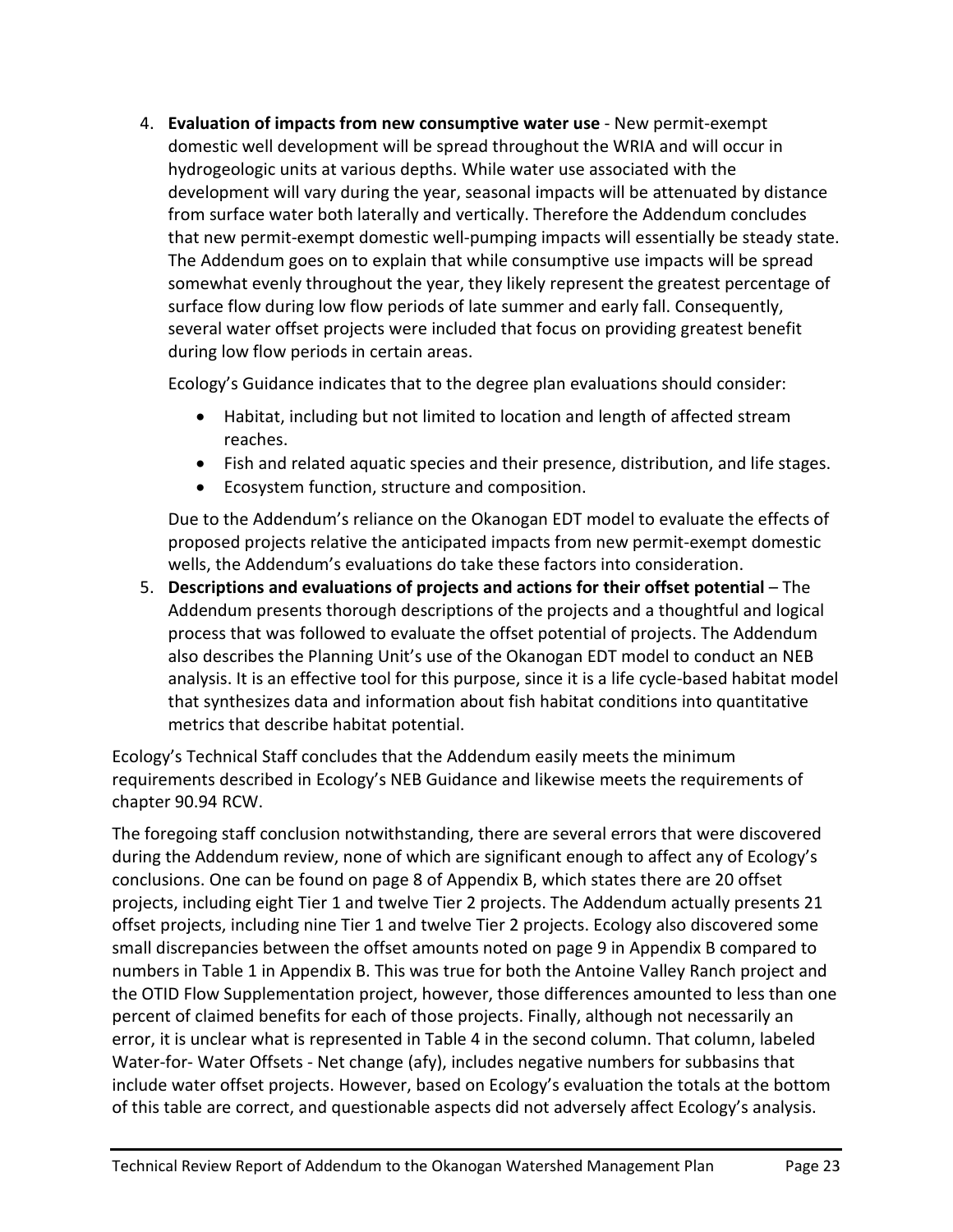## <span id="page-23-0"></span>**7.2 NEB evaluations**

One method of evaluating the NEB of a watershed plan is to conduct a general ledger-type comparison of the magnitude and spatial distribution of detriments caused by the consumptive water use associated with new permit-exempt domestic wells versus the benefits of the proposed offset projects. Another method is to rely on models like the Okanogan EDT model in order to evaluate potential tradeoffs between these two. Below are evaluations using both of these methods.

#### **7.2.1 Ledger-type comparison**

Consumptive water use from permit-exempt domestic wells in WRIA 49 is projected to increase by about 203 afy in WRIA 49 by 2038. This increased demand will not be distributed evenly over the planning subbasins, and is predicted to range from a low of 10.2 afy in the Similkameen subbasin to a high of 83.8 afy in the Bonaparte-Johnson (Middle Okanogan) subbasin. This translates to a steady-state equivalent reduction in streamflow ranging from -0.014 to -0.116 cfs, respectively.

The distribution of streamflow effects will depend on the number and location of tributary streams in each subbasin and where future development takes place. In the Salmon Creek subbasin there is just one major tributary, while in the Bonaparte-Johnson subbasin four steelhead-bearing tributaries exist and 32.7 miles of Okanogan mainstem. The projected loss of 0.116 cfs in the Bonaparte-Johnson subbasin will be distributed across these waterbodies. The portion of new domestic wells growth that occurs on the valley floor adjacent to the Okanogan River will likely be in continuity with the river and have a negligible effect on tributary flows.

The Planning Unit developed a geographically widely-distributed portfolio of 21 offset projects, as presented in Figure 1. As described previously, a two-tier scheme was used to distinguish all of these projects. Tier 1 projects include both water offset and non-water offset projects that are sufficiently well defined to have their consumptive use offset potential quantified with a high degree of certainty. There are a total of nine Tier 1 projects and twelve Tier 2 projects.

A comparison of the magnitude and spatial distribution of the effects of consumptive water use associated with new wells versus the benefits of proposed offset projects indicates that the latter significantly outweighs the former. Support for this conclusion provided in the Addendum includes:

- Effects of water use from permit-exempt domestic wells anticipated through 2038 are likely to be small – cumulatively 203 afy.
- Considering the Tier 1 projects alone, the benefits of proposed water offset projects are likely to achieve a significant streamflow surplus benefit (up to 2,666 afy assuming all projects implemented) at the WRIA level.
- Proposed Tier 1 projects would increase stream flows and increase habitat potential for steelhead in all of the WRIA subbasins except the Similkameen, where projected new consumptive water use will be negligible (10 afy, with no modeled impact on fish).
- The proposed Tier 1 projects would increase habitat potential for summer/fall Chinook salmon at the WRIA scale, and in all subbasins except Salmon Creek where this species does not and did not historically occur.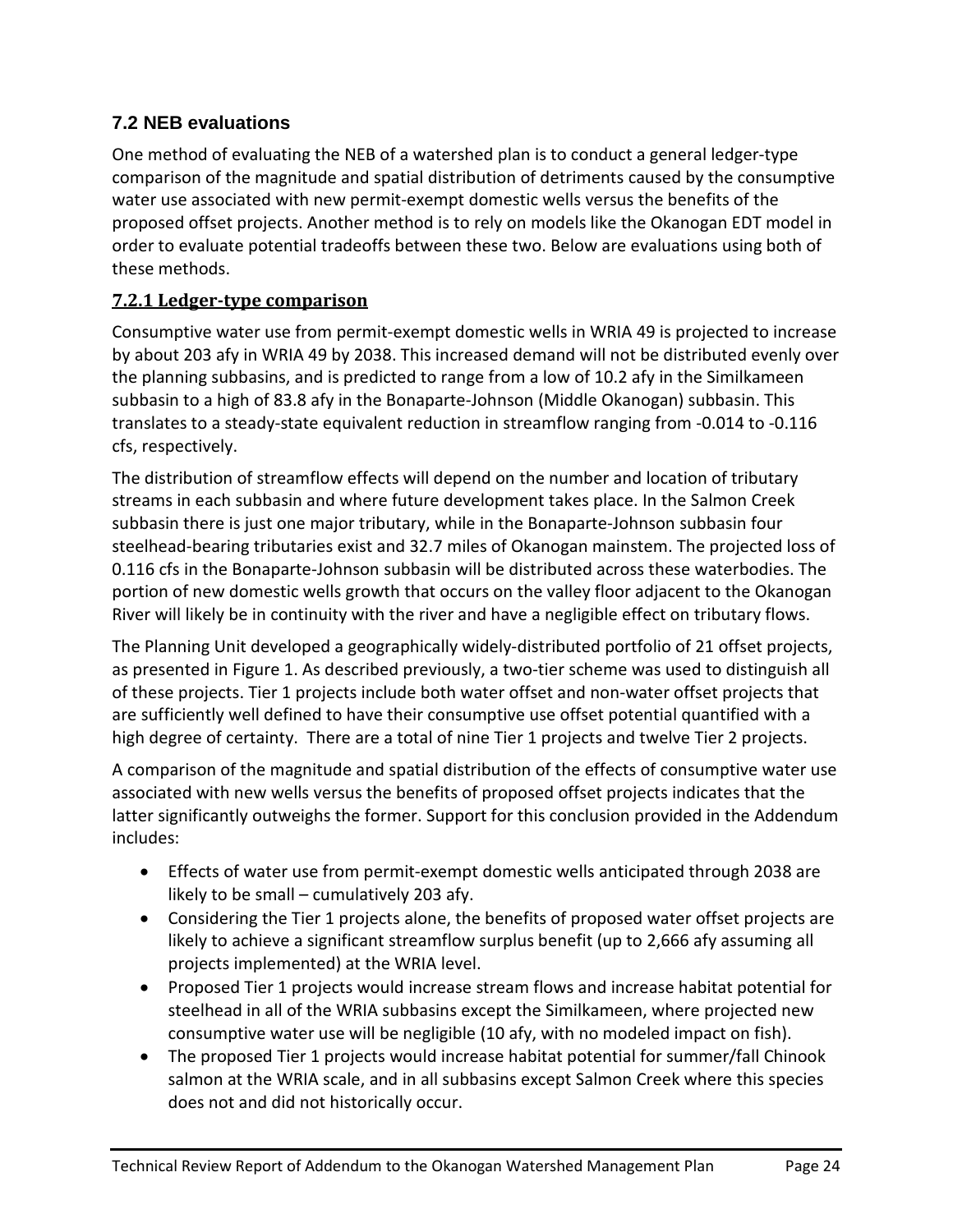- Consumptive use effects in the Similkameen subbasin could be fully offset by the streamflow benefits of a proposed Tier 2 non-water offset project in Sinlahekin Creek.
- The Tier 2 Sinlahekin Creek project would provide a benefit for resident fish species such as rainbow trout, cutthroat trout, mountain whitefish, native suckers, and sculpins.

Results of NEB analysis conducted by the Planning Unit are summarized in Table 4 above. As shown, the water and tributary offset projects presented in the Addendum fully offset future consumptive use in four of five analysis subbasins and at the WRIA scale.

#### **7.2.2 Analysis using Okanogan EDT model**

Previously, the OBMEP developed an Ecosystem Diagnosis and Treatment (EDT) model to evaluate habitat protection and restoration actions within the watershed. The Planning Unit took advantage of this existing model to evaluate all but one (the Pine Creek Water Right Acquisition) proposed Tier 1 offset projects. The Addendum relies exclusively on Tier 1 projects to demonstrate that it offers sufficient resources to fully offset future consumptive use and achieve NEB at the WRIA level.

The effects of projected permit-exempt domestic well water demand, combined with proposed water and non-water offset projects were measured using the net effect on juvenile and adult Neq, specifically the number of juvenile steelhead or Chinook salmon leaving WRIA 49 as smolts and the number of adults returning to the watershed to spawn. Results of the NEB analysis relying on the Okanogan EDT model are summarized in Table 4 above.

The Okanogan EDT model was designed for summer steelhead and summer-fall Chinook salmon. The Planning Unit selected Okanogan steelhead as the primary indicator species for the WRIA 49 NEB analysis, because this population is listed under the ESA and its distribution includes most of tributary streams likely to be affected by future water demand.

Increased habitat potential for salmon and steelhead as a result of the proposed projects will also benefit native resident species at the WRIA-wide and subbasin scales. Although resident fish species were not explicitly modeled, it is reasonable to conclude this since resident species coevolved and share habitat with steelhead and Chinook salmon, and are similarly adapted to their cold water environments.

Based on the EDT modeling conducted, benefits from the proposed offset projects will far outweigh the detriments caused by the consumptive water use associated with new permitexempt domestic wells. Support for this conclusion includes:

- EDT modeling predicts that future consumptive use will likely result in a net reduction in steelhead abundance of less than 1 adult and 52 juveniles at the WRIA level.
- EDT modeling predicts that future consumptive use likely will have no significant effect on summer/fall Chinook salmon abundance at the WRIA level (less than 1 fewer juvenile and adult).
- Estimates based on EDT modeling suggests that the Tier 1 projects will produce a net increase of 119 adult and 5,850 juvenile steelhead, and 18 adult and 4,826 juvenile summer/fall Chinook salmon at the WRIA level.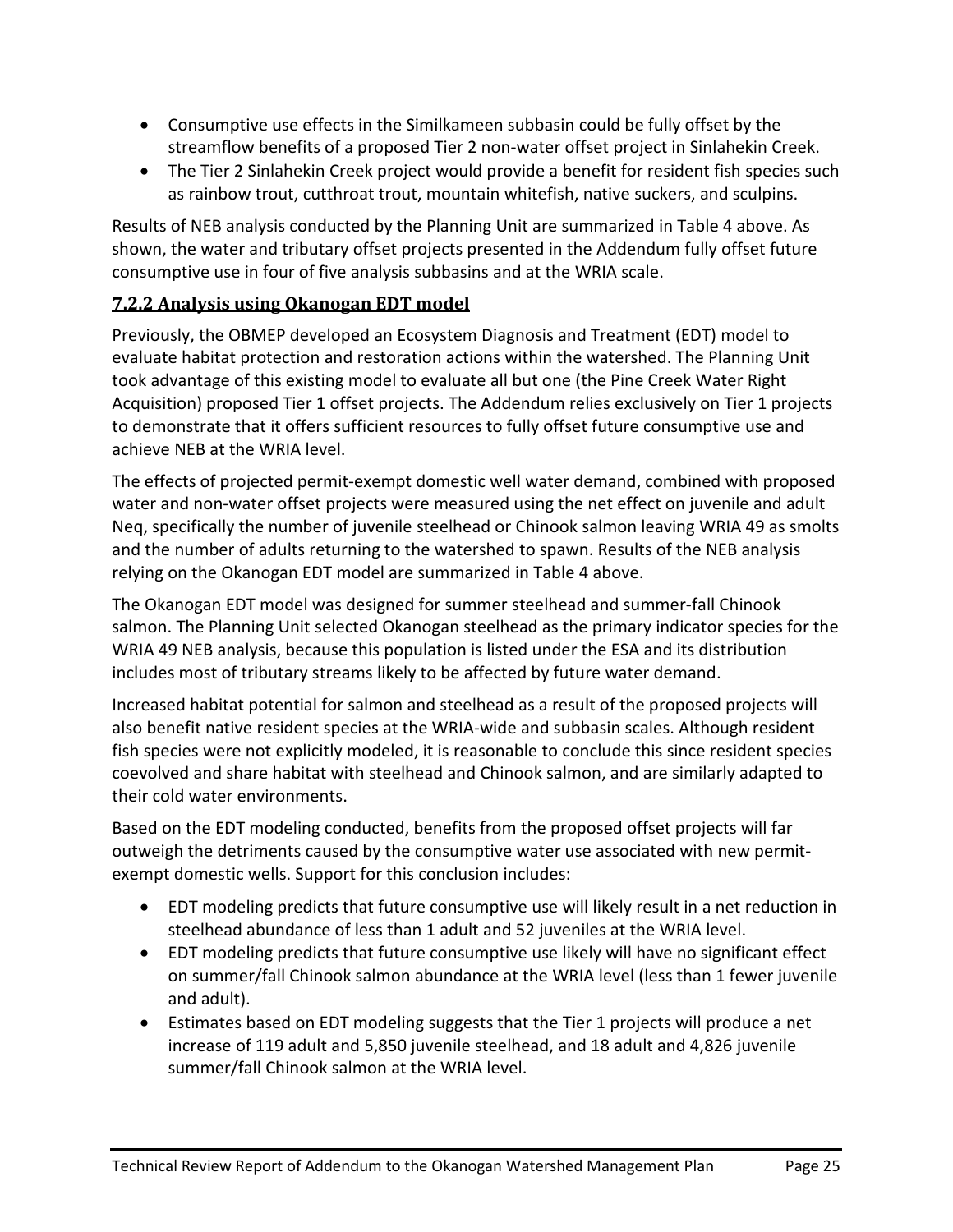EDT model results predict that the combined effects of Tier 1 water and non-water offset projects will generate a net increase in adult and juvenile steelhead abundance in all subbasins except the Similkameen, which has no Tier 1 projects, but has only 10 afy of projected consumptive use and a modeled impact of less than one adult and juvenile fish. The EDT model results also indicate that non-water offset projects will increase adult and juvenile summer/fall Chinook abundance in 4 of 5 subbasins and at the WRIA scale.

Ecology staff reviewed the EDT model, its inputs, and the assumptions made both during the planning process and after Addendum submittal, and found the approach to be reasonable in its application and quite conservative in its extrapolation. When modeling for the impacts of new permit exempt domestic wells, the model assumed a 0.5 percent reduction in a stream's wetted width, which is four to over ten times greater than the measured impact at four of the modeled stream locations. The model also identified factors that cause the greatest impairment to fish habitat and targeted several habitat projects to produce the greatest improvements. In the end, the model provided Ecology a reasonable quantification of the effects of new wells and the benefits of water offset and habitat projects. Although the model only evaluated impacts on and benefits to Steelhead and Chinook salmon, it is logical to assume positive effects for resident fish in the improved subbasins as well.

## <span id="page-25-0"></span>**7.3 Relationship to existing plans and current watershed protection efforts**

This Addendum recognizes relevant past and on-going planning processes, and describes how this document is linked and coordinated with existing plans and efforts. The document describes previous watershed planning that occurred under the Watershed Planning Act (RCW 90.82), as well as subsequent plans, actions and projects that are relevant. Since the watershed planning process in 2009, the Confederated Tribes of the Colville Reservation and the State's Upper Columbia Salmon Recovery Board have identified many projects benefitting instream flow resources. That work, as well as proposals identified in the original watershed plan, were incorporated during development of the WRIA 49 Addendum.

Following the 2009 watershed planning process, the Confederated Tribes of the Colville Reservation's OBMEP has been a key contributor to WRIA 49 protection and recovery efforts. OBMEP has developed and maintained an extensive monitoring network to support long-term habitat status and trends monitoring and restoration planning under the Columbia Basin Fish Accords, which provide federal funding to promote the conservation and recovery of salmon and steelhead populations listed under the ESA. The OBMEP developed an EDT model for the Okanogan River and its tributaries, and this model played a central role in the NEB evaluation presented in the Addendum.

## <span id="page-25-1"></span>**7.4 Uncertainty and adaptive management**

There is uncertainty associated with all Planning Unit analyses provided in Addendum – ranging from the amount of consumptive use anticipated from future permit-exempt domestic wells, to the benefits that will actually occur from the proposed projects. The future consumptive use estimates, for example, derive from an assumption that new homes will water their landscaping at rates equivalent to irrigation requirements for commercial pasture/turf grass presented in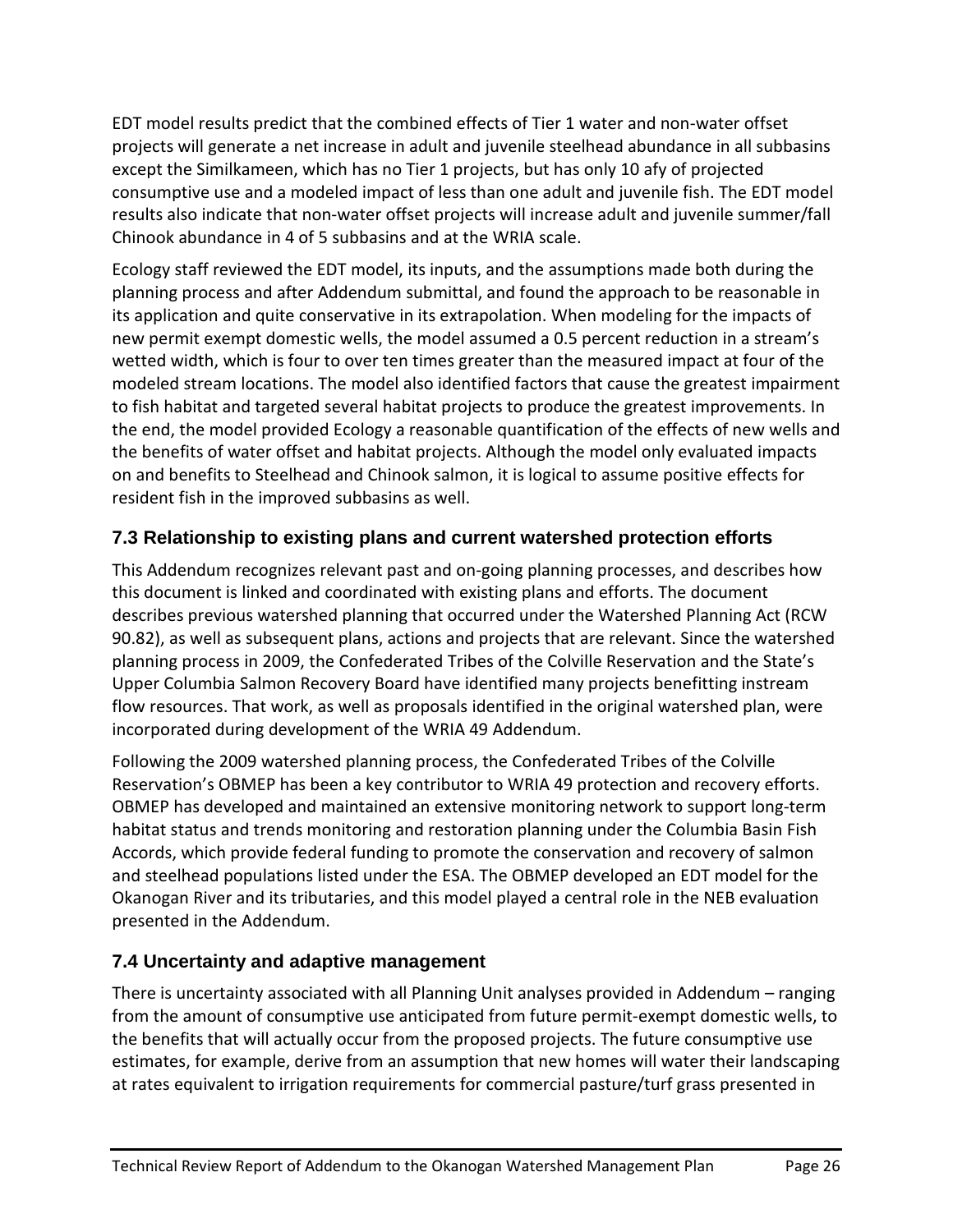the Washington Irrigation Guide, Appendix A. That particular assumption builds a de facto safety factor into the planning effort.

Based on all of the potential uncertainty, the Addendum includes robust adaptive management that indicates the Planning Unit's goal of successful plan implementation, to the extent possible based on available future offset project funding from Ecology and from other sources. The Addendum states that adaptive management will add flexibility to the implementation process, allow adjustments based on actual exempt well demand, offset project status, and new, opportunistic projects that are identified following adoption of the Addendum.

Recent decisions by Ecology regarding two WRIA 49 grant applications also reinforce expectations that actions described in the Addendum will result in stream restoration within the watershed. Those projects, selected for funding under the 2020 Ecology Streamflow Restoration competitive grant round, include the Antoine Valley Ranch (AVR) acquisition and the Methow Beaver Project. For the AVR acquisition, Ecology awarded funds to Western Rivers Conservancy, in partnership with the Confederated Tribes of the Colville Reservation, to assist with the purchase of the 2,524 acre ranch with approximately 1,200 acre feet of water rights, and 500 acre feet of reservoir rights. The AVR acquisition alone far exceeds the 203 afy in future projected permit-exempt domestic well consumptive use. This project is described on page 10 above. The Methow Beaver Project is habitat focused, and helps achieve a NEB by restoring degraded stream channels impacted by wildfire, using restoration strategies such as beaver dam analogs and engineered log jam installations, riparian plantings, and beaver relocation.

In order to achieve plan goals, Okanagan County plans to track the number of permit-exempt wells permitted during the planning period and progress towards implementation of the identified offset projects. To maintain a high level of landowner engagement, Okanagan County will also develop a forum that will help insure that there is community buy in to implementation of the plan. The Addendum calls for periodic updates to each of the Implementing Governments and a requirement to reconvene the entire planning unit at least every five years. Some key adaptive management provisions of the Addendum include:

- Review of Actual Exempt Well Demand.
- Review of Water and Non-Water Offset Project Status.
- 5-Year Review and Reporting.

The 5-year report will be submitted to Ecology and posted online to the County's webpage and associated online reporting tool.

<span id="page-26-0"></span>All of these elements identified in the Addendum demonstrate a strong commitment by the Planning Unit to ensure that this plan will be implemented and lead to significant streamflow restoration actions within the WRIA.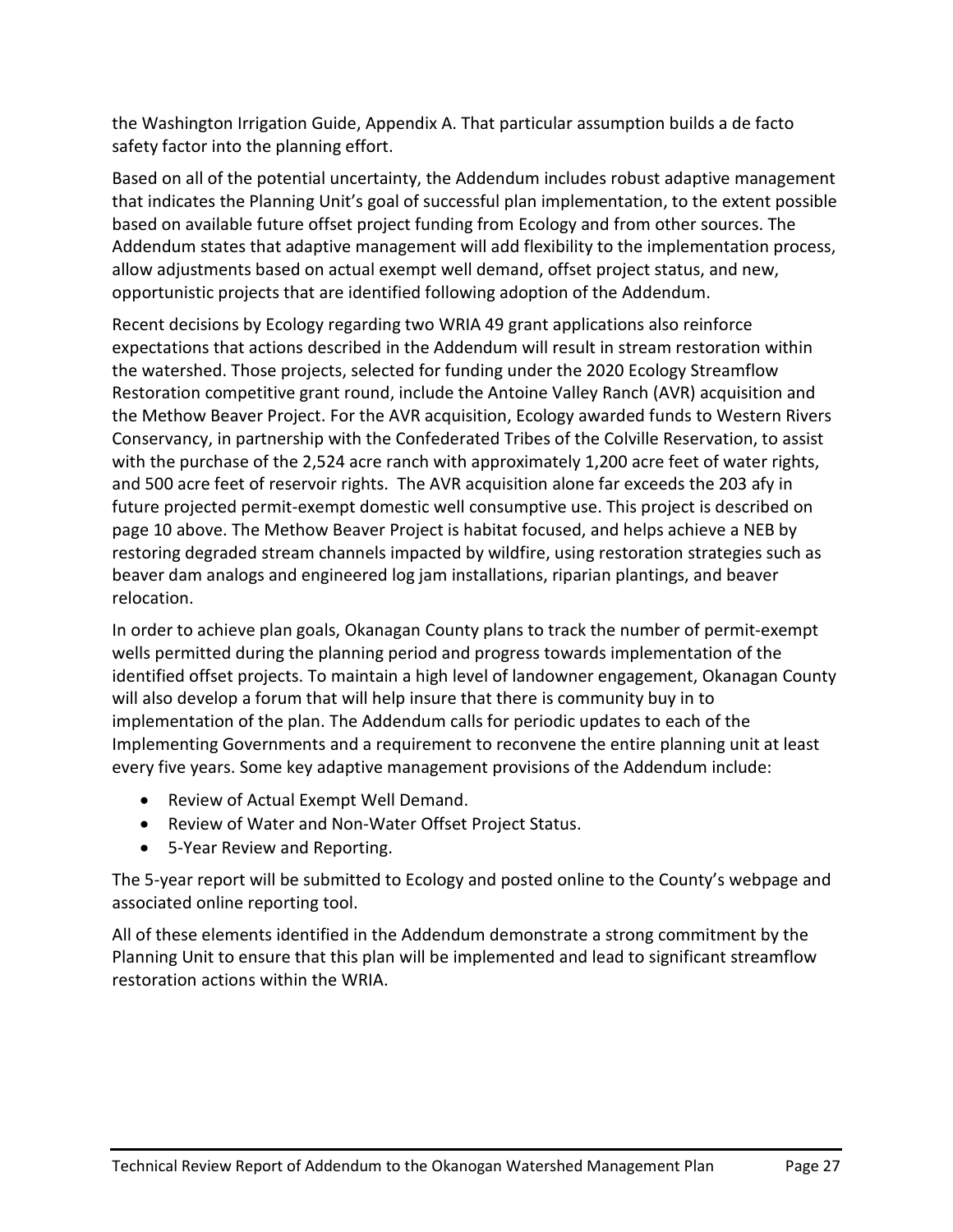## **8.0 Ecology technical staff conclusions**

The Planning Unit developed the WRIA 49 Watershed Plan Addendum in compliance with chapter 90.94 RCW. This law requires watershed plans to identify projects and actions necessary to offset the potential consumptive use of new permit-exempt domestic well withdrawals from 2018 through 2038, and achieve a Net Ecological Benefit (NEB) for the WRIA. The RCW requires that prior to plan adoption, Ecology determine that the plans will result in a NEB to instream resources. To aid planning groups, Ecology prepared Guidance for determining NEB (Publication 19-11-079). The Addendum submitted by the Okanogan Planning Unit follows Ecology's recommendations and provides ample information for Ecology to make its determination.

The WRIA 49 Addendum anticipates growth in the number of permit-exempt-domestic wells from 2018 through 2038, and estimates the associated consumptive water use. The Addendum also presents a portfolio of water and non-water projects designed to offset the effects of these withdrawals. Although not required under chapter 90.94 RCW, the Planning Unit chose to conduct its own NEB evaluation, and in so doing relied on an existing Okanogan EDT model. The Okanogan EDT model is a life cycle-based habitat model, that synthesizes data and information about fish habitat conditions into quantitative metrics, and is well suited for this purpose. Based on that modeling and other information presented in the Addendum, the Planning Unit concluded that the actions and projects proposed will produce a NEB.

Ecology conducted its NEB evaluation relying upon two methods.

The ledger-type evaluation, compared the magnitude and spatial distribution of anticipated detriments caused by consumptive water use associated with new permit-exempt domestic wells, with the likely benefits of proposed offset projects. On a WRIA-wide basis, anticipated new consumptive water use will be small (about 203 afy) compared to anticipated benefits from the proposed water offset projects (up to a 2,786 afy). And the proposed Tier 1 water offset projects (those most likely to occur) would increase stream flows and increase habitat potential for steelhead, summer/fall Chinook salmon, and resident fish in most subbasins.

Ecology's evaluation of the Okanogan EDT modeling results found the Planning Unit's approach reasonable in its application and quite conservative in its extrapolation. Those results predict significant net increases in adult and juvenile steelhead abundance in every subbasin, except the Similkameen where the effects from new permit-exempt domestic wells are anticipated to be small (10 afy) with a modeled effect of less than one adult and juvenile fish. Modeling results also predict that adult and juvenile summer/fall Chinook salmon will increase at the WRIA scale.

Ecology technical staff conclude that the WRIA 49 Addendum is thorough and well-executed, and uses reasonable and scientifically-sound methods when conducting the analyses presented. This strategy is well-integrated with existing and current watershed protection and restoration efforts, and includes a robust implementation and adaptive management strategy that clearly indicates the Planning Unit's goal to successfully implement the plan. For these reasons, we conclude there is a reasonable assurance that the Addendum will provide significant improvements to stream resources within WRIA 49 and achieves a NEB in the context of chapter 90.94 RCW.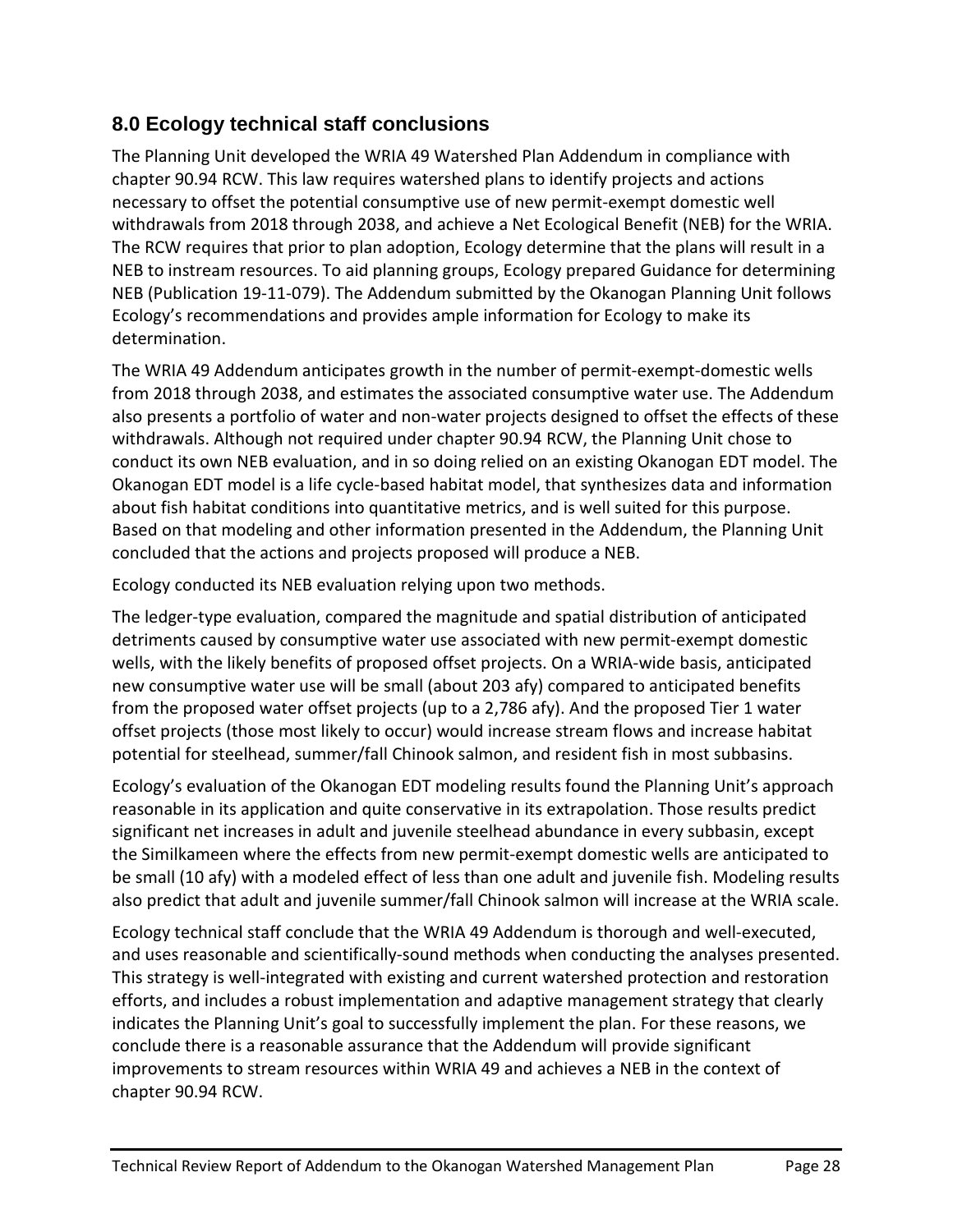<span id="page-28-0"></span>

| Project                                               | WRIA <sub>49</sub><br>Subbasin/Stream                                                                                                         | Tier<br>Ranking | Sponsor                                                                | Project Type <sup>1</sup>                 | <b>Description</b>                                                                                                                                                                                                                                                                                                                                                              | <b>Consumptive Use</b><br><b>Offset</b> | nstream Flow<br><b>Benefit</b>                                                                              | <b>Affected Stream Length</b><br>$(mi)^2$                                                                                          | <b>Estimated Cost</b>                                          | <b>Requires</b><br><b>O&amp;M?</b> |
|-------------------------------------------------------|-----------------------------------------------------------------------------------------------------------------------------------------------|-----------------|------------------------------------------------------------------------|-------------------------------------------|---------------------------------------------------------------------------------------------------------------------------------------------------------------------------------------------------------------------------------------------------------------------------------------------------------------------------------------------------------------------------------|-----------------------------------------|-------------------------------------------------------------------------------------------------------------|------------------------------------------------------------------------------------------------------------------------------------|----------------------------------------------------------------|------------------------------------|
| Antoine Valley Ranch (AVR) <sup>3</sup>               | Antoine-Whitestone/<br><b>Antoine Creek</b>                                                                                                   | Tier 1          | Washington Water Trust,<br><b>CTCR, Trout Unlimited</b>                | O&NEB                                     | Conservation acquisition of 2,524-acre Antoine Valley Ranch<br>(AVR) and senior water rights totaling 1,294 af. Includes<br>ownership of Fanchers Dam with its related storage 500 AF<br>capacity. Project will provide flow augmentation and retiming for<br>summer baseflow and thermal benefits, and support future<br>habitat restoration in a valuable spawning tributary. | Up to 1,294 afy                         | 1.8 cfs (average)                                                                                           | 5.4<br>(flow restoration may<br>support restoring access<br>to additional ~12 miles of<br>habitat between AVR and<br>Fanchers Dam) | \$7.9-\$8.5 million                                            | Yes                                |
| Conservancy Island Side Channel<br>Reactivation       | Bonaparte-Johnson/<br>Okanogan River                                                                                                          | Tier 1          | City of Okanogan                                                       | <b>NEB</b>                                | Restore Conservancy Island side channel connectivity with<br>Okanogan River, providing access to historical Chinook salmon<br>and steelhead spawning and rearing habitat.                                                                                                                                                                                                       |                                         |                                                                                                             | 0.9                                                                                                                                | \$850,000                                                      | Yes                                |
| Johnson Creek Fish Passage                            | Bonaparte-Johnson/<br>Johnson Creek                                                                                                           | Tier 1          | <b>Trout Unlimited</b>                                                 | <b>NEB</b>                                | Package of 3 90.94-eligible fish passage restoration projects<br>funded by the Brian Abbot (Washington State) Fish Barrier<br>Removal Board. Provides access from mouth upstream to Duck<br>Lake diversion.                                                                                                                                                                     |                                         |                                                                                                             |                                                                                                                                    | \$2.7 million                                                  | No.                                |
| Loup Loup Creek Diversion Improvements                | Swamp-Loup Loup/<br>Loup Loup Creek                                                                                                           | Tier 1          | CTCR, Washington<br><b>Water Trust</b>                                 | NEB&LO<br>(O pending additional<br>study) | Replace unlined diversion ditch with pipe to eliminate leakage and<br>evaporation losses. Water savings will be dedicated to instream<br>flows.                                                                                                                                                                                                                                 | <b>ITBD</b>                             | 0.38 cfs (average)<br>$-275$ afy                                                                            | 2.17                                                                                                                               | \$1.7 million                                                  | Yes                                |
| <b>OTID Tributary Supplementation</b> <sup>3</sup>    | Johnson-Bonaparte/<br><b>Bonaparte Creek</b><br>Antoine-Whitestone/<br>Siwash Creek.<br>Antoine Creek.<br>Whitestone Creek,<br>Ninemile Creek | Tier 1          | Oroville-Tonasket<br><b>Irrigation District</b>                        | NEB&LO                                    | Use existing diversion infrastructure to provide flow augmentation<br>in lower reaches of select Okanogan tributary streams from April 460-525 afy<br>1 to October 15.                                                                                                                                                                                                          |                                         | 1.2-1.3 cfs (Apr-Oct)                                                                                       | 15.7                                                                                                                               | \$10,500                                                       | Yes                                |
| Pine Creek Water Right Acquisition <sup>3</sup>       | Bonaparte-Johnson<br>(Middle Okanogan)                                                                                                        | Tier 1          | Okanogan County / OCD O                                                |                                           | Purchase the Pine Creek Trust Water Right (CG4-23992(A)C)<br>from Ecology for consumptive use offset.                                                                                                                                                                                                                                                                           | 625.7 afy                               | 0.86 <sub>cfs</sub>                                                                                         | 51                                                                                                                                 | \$1,300 per af                                                 | No                                 |
| Salmon Creek Source Substitution                      | <b>Salmon Creek</b>                                                                                                                           | Tier 1          | City of Okanogan                                                       | NEB&LO                                    | Transfer 300 gpm municipal surface water diversion right from<br>Salmon Creek to an existing or new groundwater well in continuity 485 afy<br>with Okanogan River.                                                                                                                                                                                                              |                                         | $0.67$ cfs                                                                                                  | 3.7                                                                                                                                | \$250,000, +\$10,000<br>annual O&M                             | Yes                                |
| Salmon Lake Storage                                   | Salmon Creek                                                                                                                                  | Tier 1          | Bureau of Reclamation,<br>CTCR, Okanogan<br><b>Irrigation District</b> | O&NEB                                     | Residential infrastructure purchase or improvements to allow for<br>full use of Salmon Lake reservoir pool. Provides increased<br>storage for flow retiming.                                                                                                                                                                                                                    | $~1,000$ afy                            | 2.1 cfs (average)                                                                                           | 18.8                                                                                                                               | \$175,000 to<br>\$652,000<br>depending on<br>management option | Yes                                |
| Whitestone Creek Flow and Temperature<br>Augmentation | Antoine-Whitestone/<br><b>Whitestone Creek</b>                                                                                                | Tier 1          | Whitestone Irrigation<br><b>District</b>                               | <b>NEB</b>                                | Improve conveyance system to increase irrigation system<br>efficiency and reduce maintenance. Provide 1 to 1.5 cfs additional<br>instream flow in Whitestone Creek from Apr-Oct to for flow and<br>temperature augmentation.                                                                                                                                                    | 425-485 afy                             | 1-1.5 cfs inflow (Apr-<br>Oct) at 5-7 degrees C $\Big _{3.3}$<br>below ambient surface<br>water temperature |                                                                                                                                    | In development                                                 | Yes                                |
| Aeneas Lake Irrigation District Efficiencies          | Bonaparte-Johnson<br>(Middle Okanogan)                                                                                                        | Tier 2          | <b>OCD</b>                                                             | <b>NEB</b>                                | Reduce the amount of excess water pumped from the mainstem<br>Okanogan River. This would reduce the over-pumping and return<br>flow to the river, which is expected to reduce turbidity in that<br>location.                                                                                                                                                                    |                                         |                                                                                                             | <b>TBD</b>                                                                                                                         | \$30,000                                                       | Yes                                |
| Conconully Dam Replacement                            | Salmon Creek                                                                                                                                  | Tier 2          | Bureau of Reclamation,<br>Okanogan Irrigation<br><b>District</b>       | O&NEB                                     | Proposed dam replacement, with potential to increase available<br>storage and provide fish passage to historically accessible<br>headwaters of Salmon Creek.                                                                                                                                                                                                                    | <b>Unspecified</b>                      | Unspecified                                                                                                 | <b>TBD</b>                                                                                                                         | Unspecified                                                    | Yes                                |